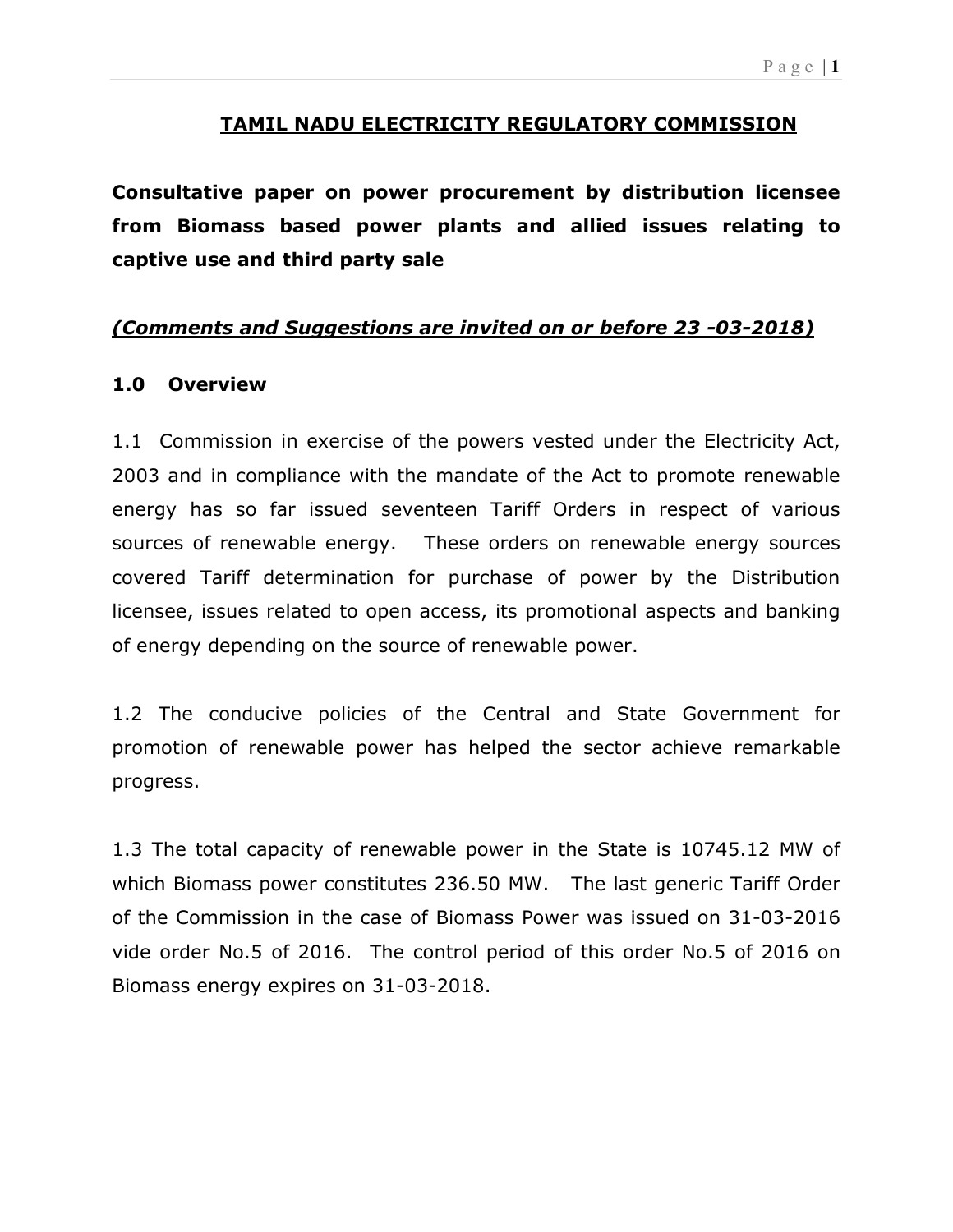## 1.4 Commission's Regulation on Power Procurement from New and Renewable Sources of Energy

In accordance to Section 61 of the Electricity Act 2003 (Central Act 36 of 2003) which stipulates that the State Electricity Regulatory Commissions shall specify the terms and conditions for the determination of tariff, the Commission notified the "Power Procurement from New and Renewable Sources of Energy Regulations 2008" on 08-02-2008 which have been subsequently amended from time to time, as required. Clause 6 of the said Regulations state that while the tariff determined by the Commission would be in force for the time period mentioned in the Tariff Order, the control period would ordinarily be two years.

## 1.5 Commission's order on NCES based generation and allied Issues

1.5.1. The Commission has so far issued four tariff orders in respect of Biomass. While the first Order No. 3 of 2006 dated 15- 05-2006 was a comprehensive order for Wind Energy Generators (WEGs), Biomass based generators and Bagasse based cogenerators, the second Order No.2 of 2009 dated 27-04-2009 was issued exclusively for Biomass based power plants and valid upto  $31 - 03 - 2011$  and further extended till 30-06-2012 by way of Tariff Order No. 5 of 2011 dated 21-12-2011. The third Order on Biomass No. 8 of 2012 dated 31-07-2012 was issued with validity for the control period of 2 years till 31-07-2014, which was extended vide Order No.5 of 2014 dt. 28-07-2014 upto the date of issue of next Tariff Order. The fourth Order on Biomass No.5 of 2016 dated 31-03-2016 was issued with validity for the control period of 2 years till 31-03-2018.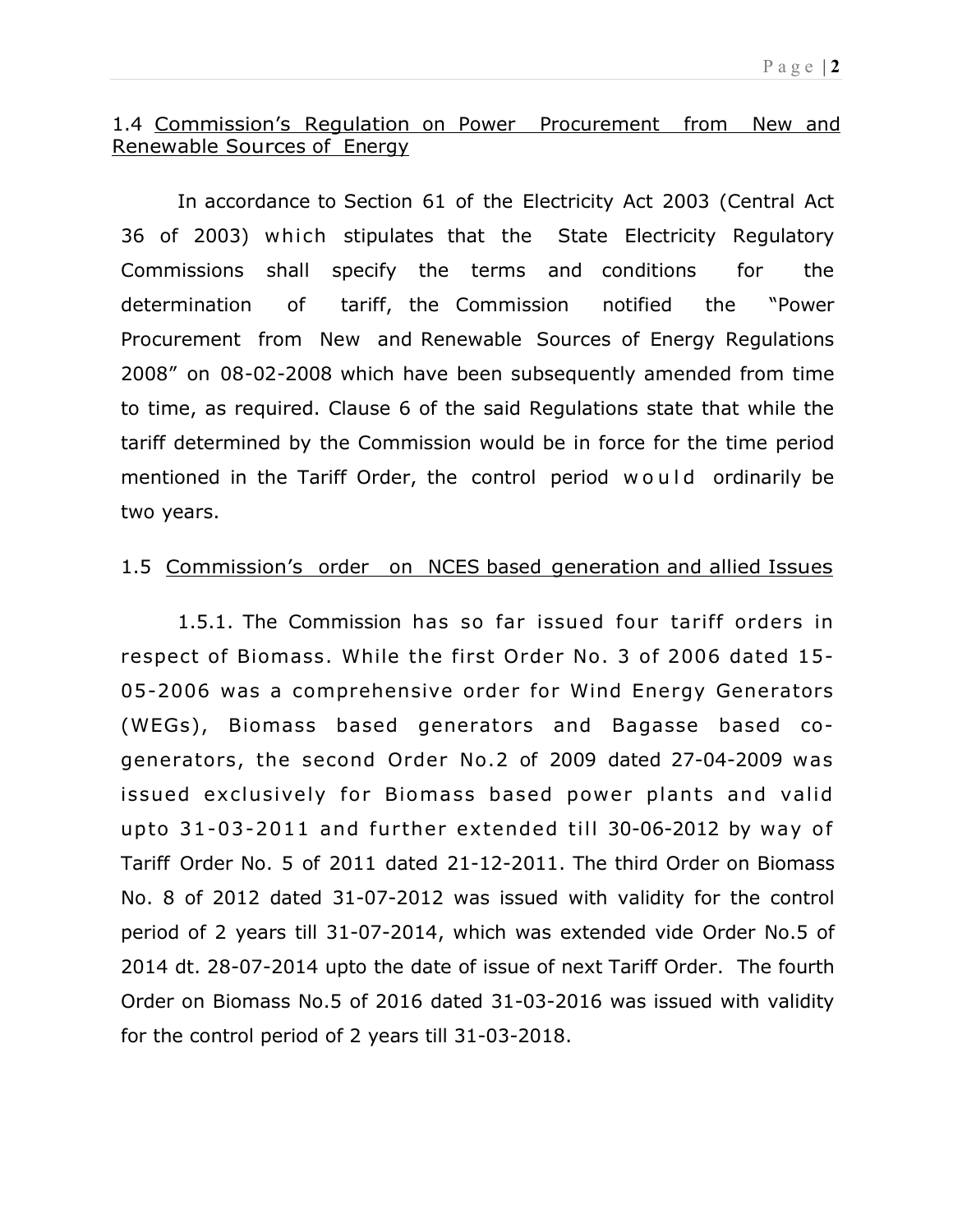## 1.6 Commission's initiative on tariff revision for Biomass based generation

As the control period of 2 years is expiring on 31-03-2018, the Commission is issuing this consultative paper to seek the views / suggestions from the stakeholders for the tariff for the next control period .

## 2. Biomass based Power Scenario in Tamil Nadu

 The installed capacity of Biomass based Power Plants in Tamil Nadu is 236.50 MW as on 31-01-2018.

The year-wise capacity addition in Tamil Nadu over the past 17 years is furnished below:

| Year      | <b>Capacity Addition</b><br>in MW |  |  |
|-----------|-----------------------------------|--|--|
| upto 2002 | 18.00                             |  |  |
| 2002-03   | 1.60                              |  |  |
| 2003-04   | 0.00                              |  |  |
| 2004-05   | 1.50                              |  |  |
| 2005-06   | 7.75                              |  |  |
| 2006-07   | 17.50                             |  |  |
| 2007-08   | 26.50                             |  |  |
| 2008-09   | 36.70                             |  |  |
| 2009-10   | 27.50                             |  |  |
| 2010-11   | 6.95                              |  |  |
| 2011-12   | 25.00                             |  |  |
| 2012-13   | 8.40                              |  |  |
| 2013-14   | 33.60                             |  |  |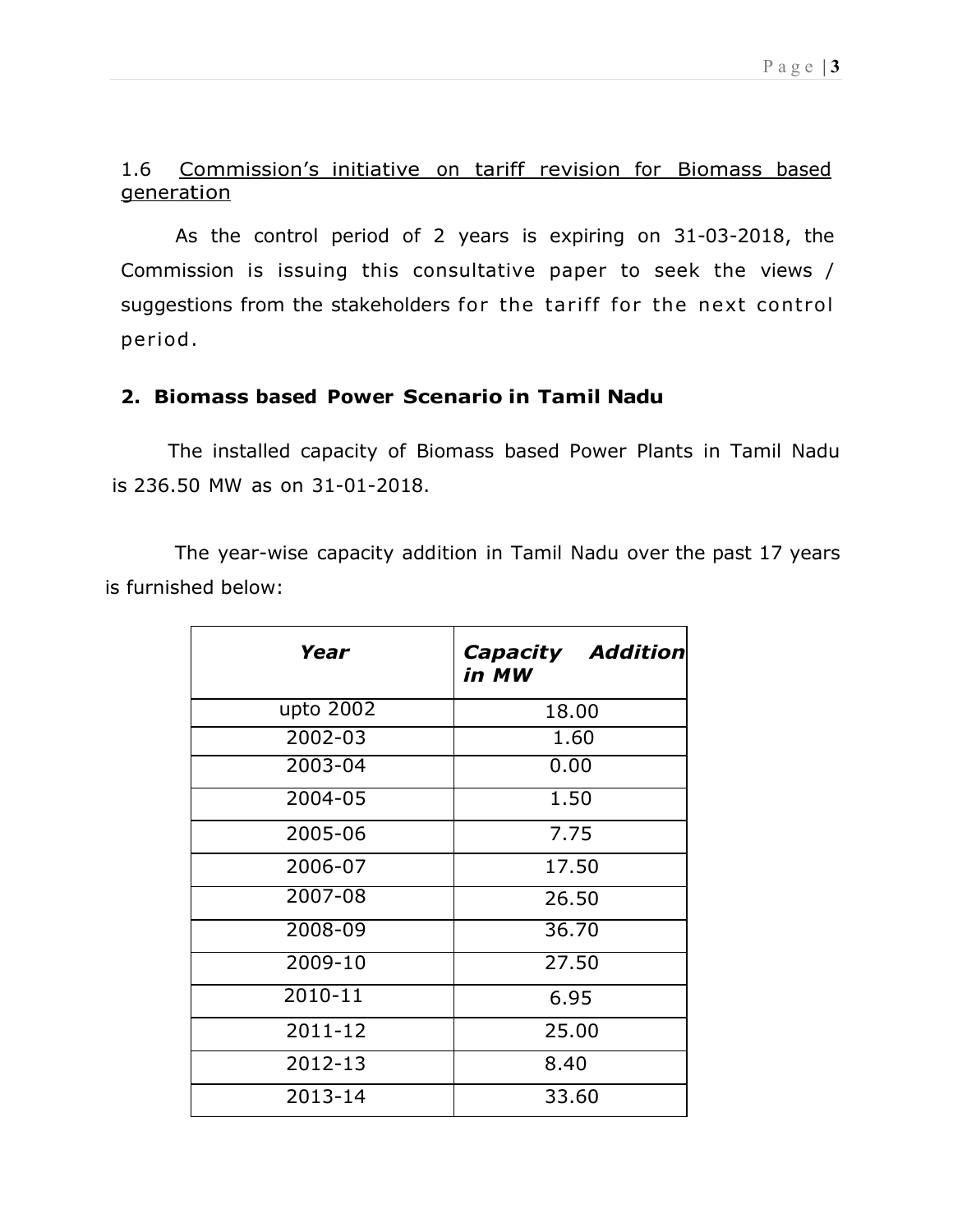| 6.50  |  |
|-------|--|
|       |  |
| 0.00  |  |
| 0.00  |  |
| 19.00 |  |
|       |  |

#### 3. Legal Provisions

#### 3.1 Related Provisions of the Electricity Act, 2003:

3.1.1. The Commission is guided by the following provisions of Section 61 of the Act which are relevant to this Order:

3.1.2. Section 61 - "The Appropriate Commission shall, subject to the provisions of this Act, specify the terms and conditions for the determination of tariff, and in doing so, shall be guided by the following, namely:-

(a) the principles and methodologies specified by the Central Commission for determination of the tariff applicable to generating companies and transmission licensees;

(b) the generation, transmission, distribution and supply of electricity are conducted on commercial principles;

(c) the factors which would encourage competition, efficiency, economical use of the resources, good performance and optimum investments;

(d) safeguarding of consumers' interest and at the same time, recovery of the cost of electricity in a reasonable manner;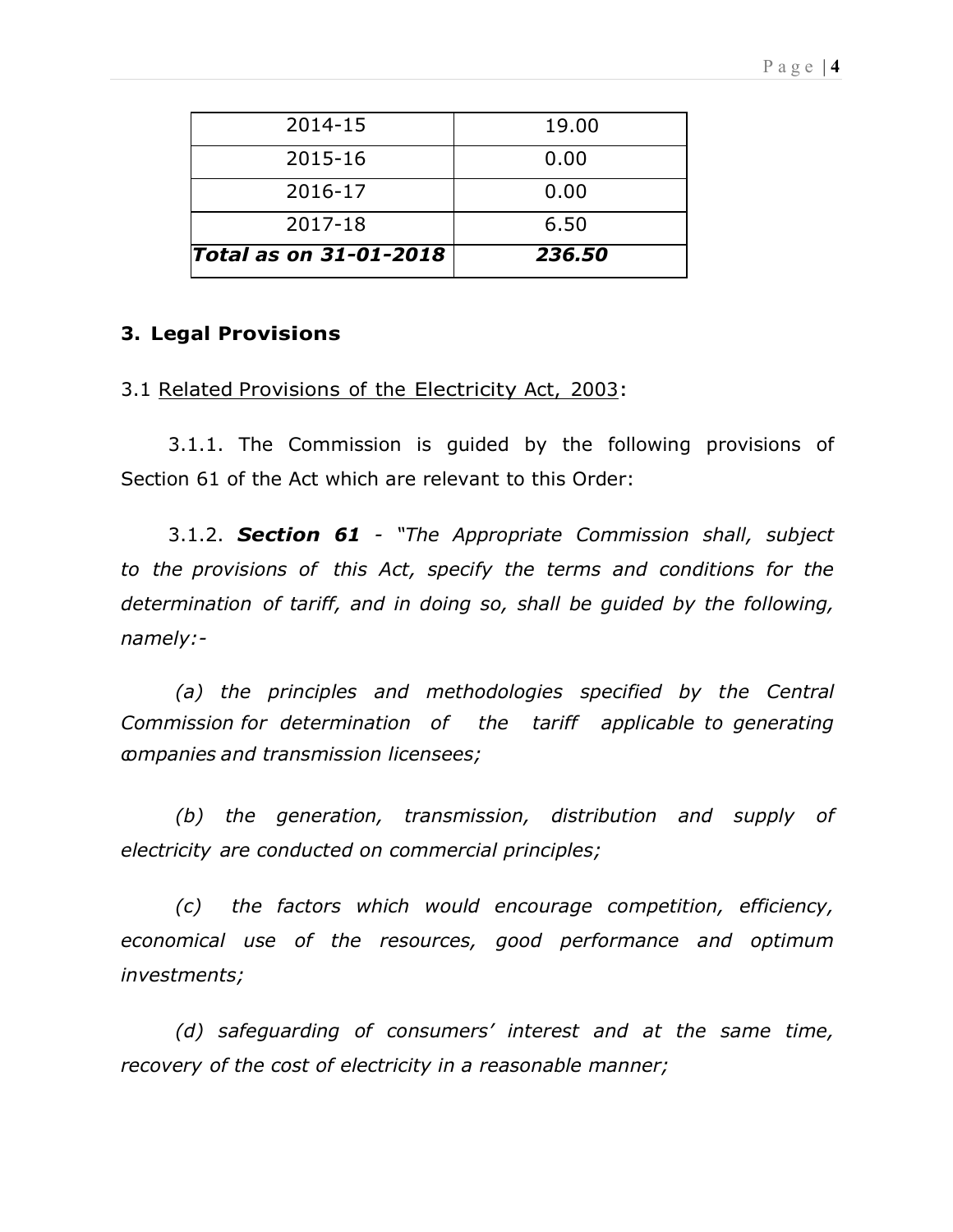(e) the principles rewarding efficiency in performance;

(f) multi year tariff principles;

(g) that the tariff progressively reflects the cost of supply of electricity and also reduces cross-subsidies in the manner specified by the Appropriate Commission;

(h) the promotion of co-generation and generation of electricity from renewable sources of energy;

(i) the National Electricity Policy and Tariff Policy:"

3.1.3. **Section 86** stipulates the following among other functions of the State Commission.

3.1.4. Section 86 (1) (e), "promote cogeneration and generation of electricity from renewable sources of energy by providing suitable measures for connectivity with the grid and sale of electricity to any person, and also specify, for purchase of electricity from such sources, a percentage of the total consumption of electricity in the area of a distribution licensee;"

#### 3.2 Related Provisions of the National Electricity Policy:

3.2.1. The guidelines stipulated in the National Electricity Policy on NCES, which are relevant to this Order are reproduced below:

3.2.2. **Clause 5.2.20:** "Feasible potential of non-conventional energy resources, mainly small hydro, wind and bio-mass would also need to be exploited fully to create additional power generation capacity. With a view to increase the overall share of non-conventional energy sources in the electricity mix, efforts will be made to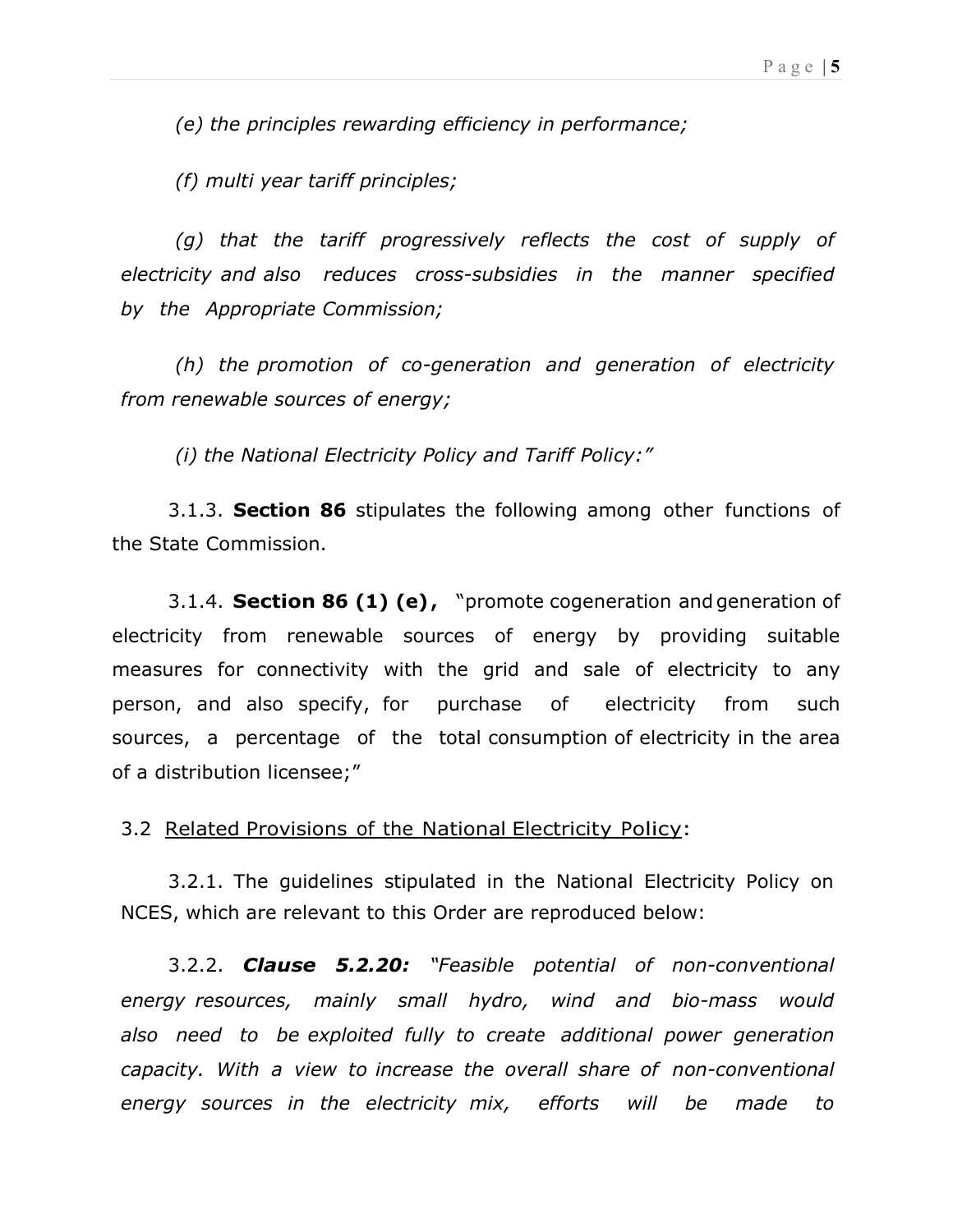encourage private sector participation through suitable promotional measures."

3.2.3. **Clause 5.12.1:** "Non-conventional sources of energy being the most environment friendly, there is an urgent need to promote generation of electricity based on such sources of energy. For this purpose, efforts need to be made to reduce the capital cost of projects based on non-conventional and renewable sources of energy. Cost of energy can also be reduced by promoting competition within such projects. At the same time, a de quate promotional measures would also have to be taken for development of technologies and a sustained growth of these sources."

3.2.4. **Clause 5.12.2:** "The Electricity Act 2003 provides that power and generation of electricity from non-conventional sources would be promoted by the SERCs by providing suitable measures for connectivity with grid and sale of electricity to any person and also by specifying, for purchase of electricity from such sources, a percentage of the total consumption of electricity in the area of a distribution licensee. Such percentage for purchase of p o w e r f r o m n o n - conventional sources should be made applicable for the tariffs to be determined by the SERCs at the earliest. Progressively the share of electricity from nonconventional sources would need to be increased as prescribed by State Electricity Regulatory Commissions. Such purchase by distribution companies shall be through competitive bidding process. Considering the fact that it will take some time before non-conventional technologies compete, in terms of cost, with conventional sources, the Commission may determine an appropriate differential in prices to promote these technologies."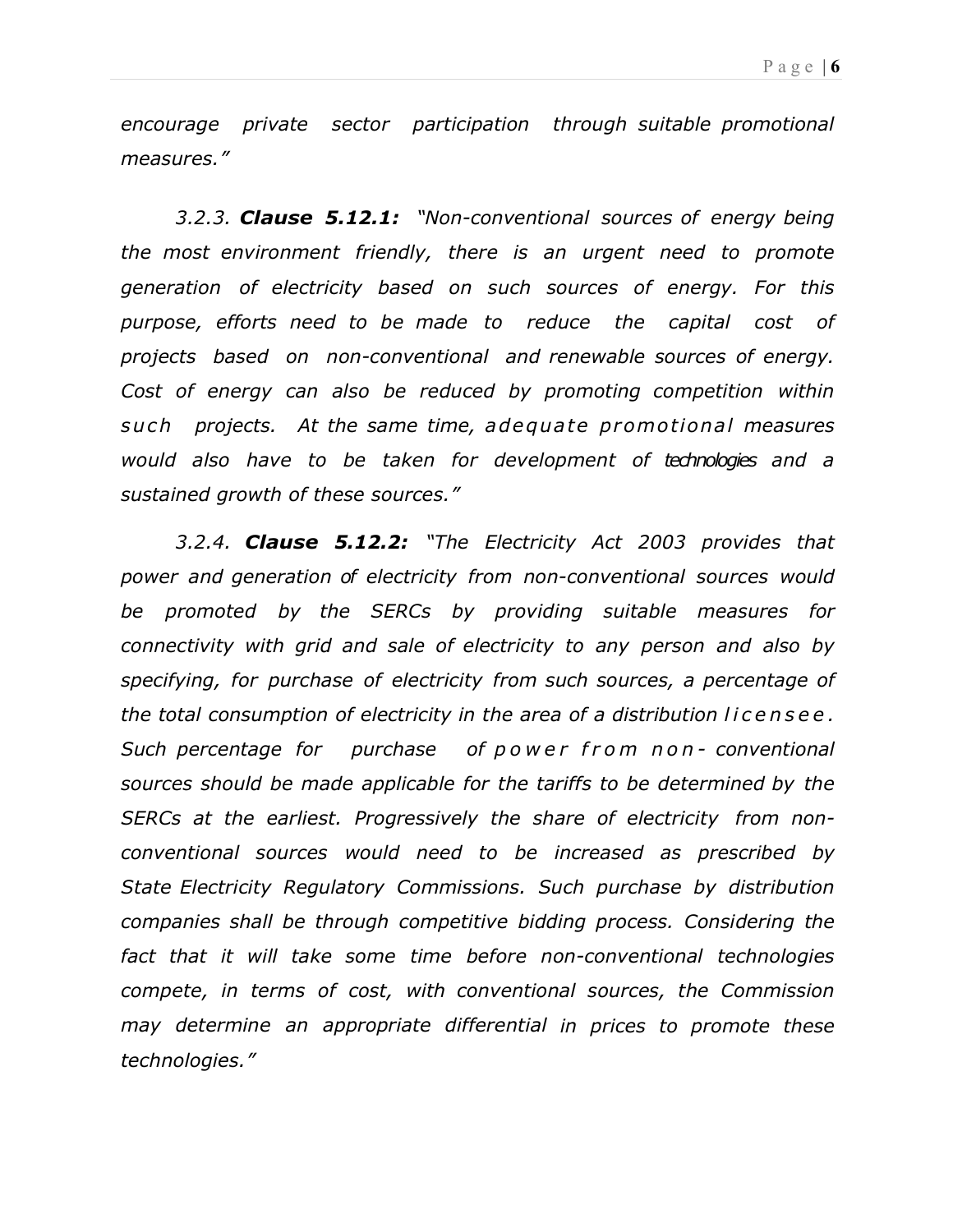## 3.3 Related Provisions in the Tariff Policy

3.3.1. The Commission is guided by the following specific provisions of the Tariff Policy issued by the Ministry of Power, Government of India relating to promote generation of electricity from renewable sources.

3.3.2. Second Proviso to Clause 5.2: "Provided also that the State Government can notify a policy to encourage investment in the State by allowing setting up of generating plants, including from renewable energy sources out of which a maximum of 35% of the installed capacity can be procured by the Distribution Licensees of that State for which the tariff may be determined under Section 62 of the Electricity Act, 2003."

3.3.3. Clause 5.11(i): "Tariff fixation for all electricity projects (generation, transmission and distribution) that result in lower Green House Gas (GHG) emissions than the relevant base line should take into account the benefits obtained from the Clean Development Mechanism (CDM) into consideration, in a manner so as to provide adequate incentive to the project developers."

3.3.4. **Clause 6.0:** "Accelerated growth of the generation capacity sector is essential to meet the estimated growth in demand. Adequacy of generation is also essential for efficient functioning of power markets. At the same time, it is to be ensured that new capacity addition should deliver electricity at most efficient rates to protect the interests of consumers…."

3.3.5. Clause 6.4 (1): "Pursuant to provisions of section  $86(1)(e)$  of the Act, the Appropriate Commission shall fix a minimum percentage of the total consumption of electricity in the area of a distribution licensee for purchase of energy from renewable energy sources, taking into account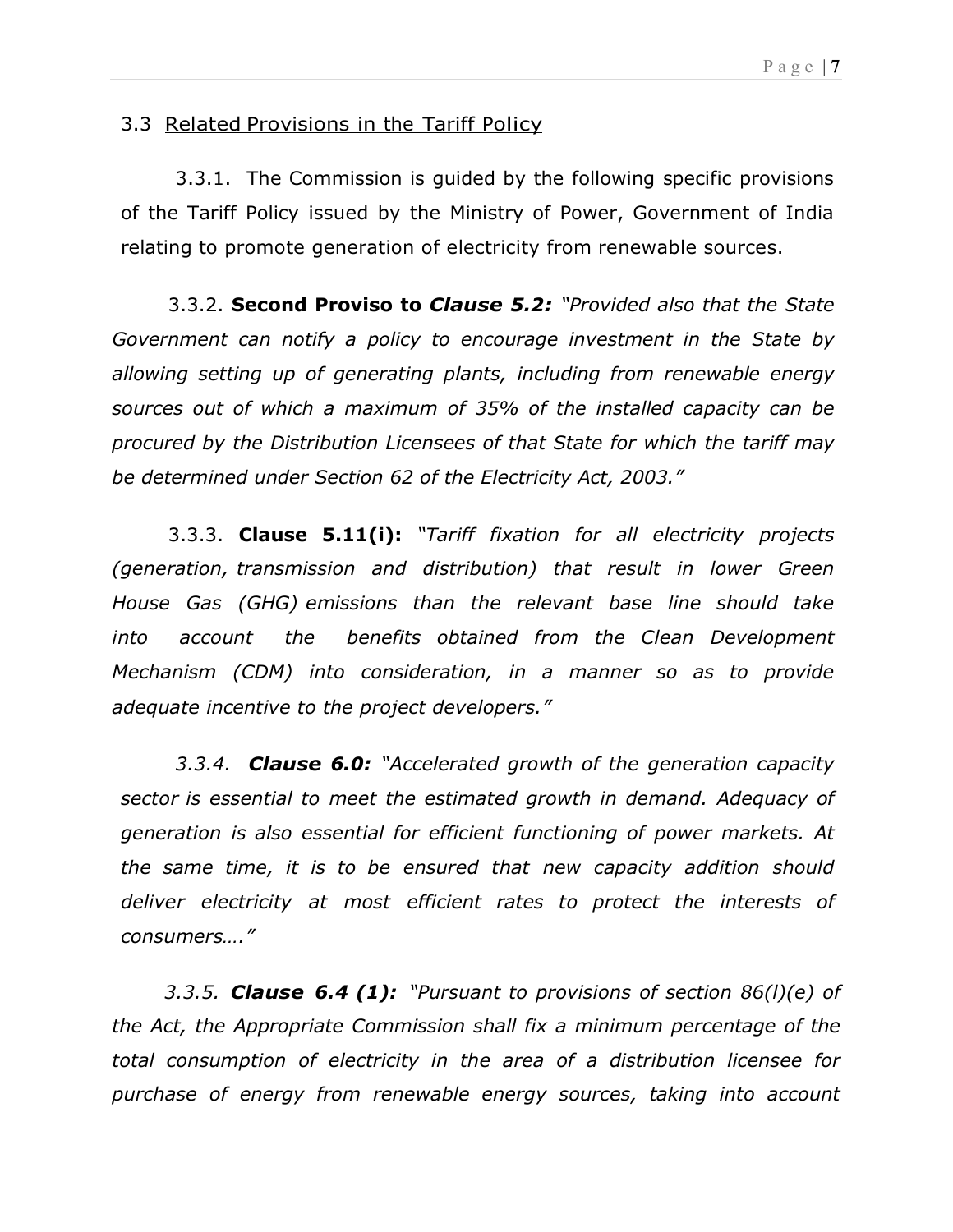availability of such resources and its impact on retail tariffs. Cost of purchase of renewable energy shall be taken into account while determining tariff by SERCs. Long term growth trajectory of renewable purchase obligations (RPOs) will be prescribed by the Ministry of Power in consultation with MNRE.

Provided that cogeneration from sources other than renewable sources shall not be excluded from the applicability of RPOs."

3.3.6. **Clause 6.4(2):** "States shall endeavour to procure power from renewable energy sources through competitive bidding to keep the tariff low, except from the waste to energy plants. Procurement of power by Distribution Licensee from renewable energy sources from projects above the notified capacity, shall be done through competitive bidding process, from the date to be notified by the Central Government.

However, till such notification, any such procurement of power from renewable energy sources projects, may be done under Section 62 of the Electricity Act, 2003….."

## 4. Promotion of New and Renewable Source of Energy

4.1 In order to promote the New and Renewable source of energy, the Commission has prescribed minimum percentage of electrical energy which each obligated entity shall purchase from new and renewable sources generators. The obligated entity shall comply with this provision as stipulated in the Commission's Renewable Purchase Obligations Regulations, 2010, and as amended from time to time.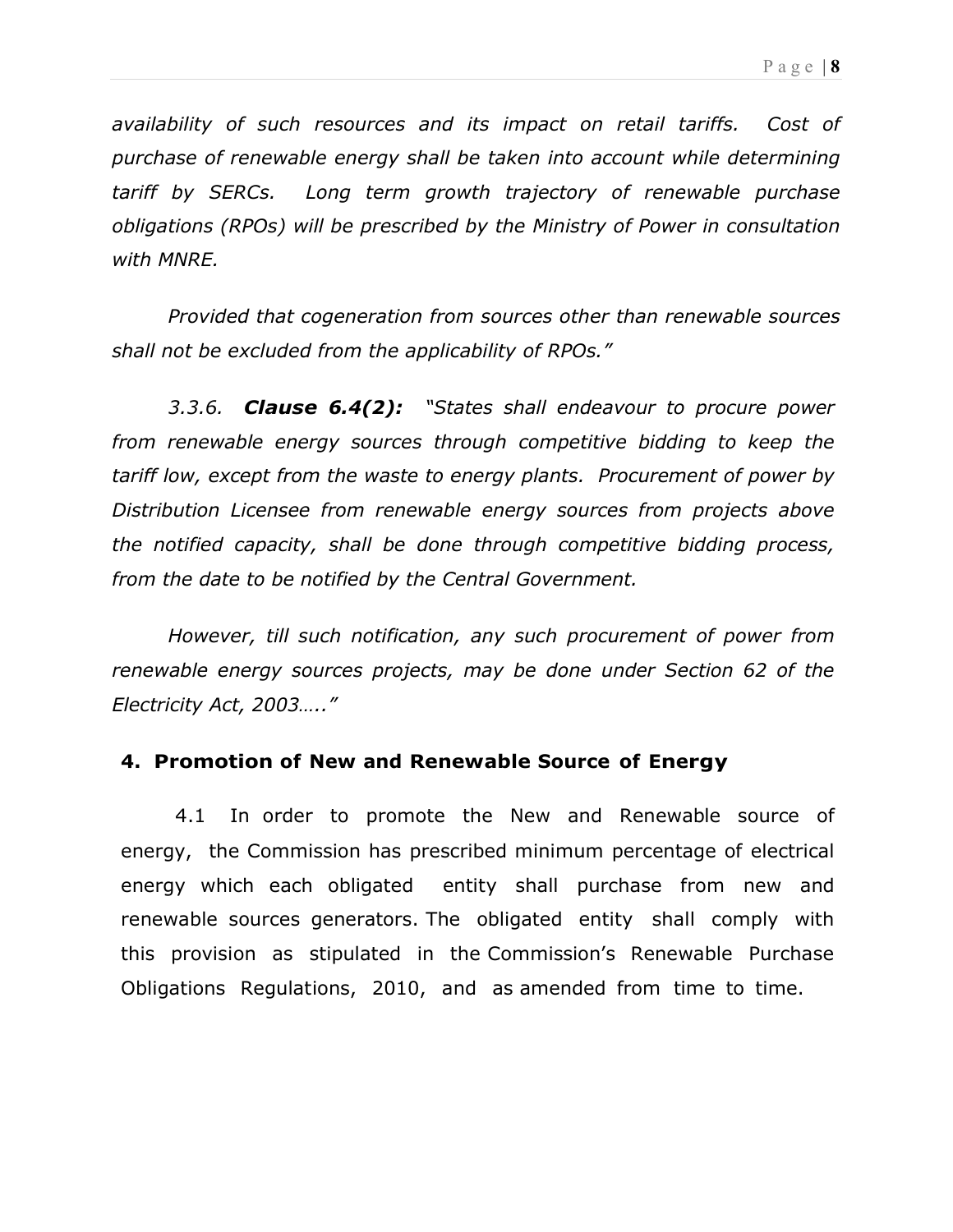## 5. Applicability of the Order

5.1 The Tariff Order No.5 of 2016 dated 31-03-2016 for Biomass based Power Plants is valid till 31-03-2018. The Order shall come into force on expiry of the control period of Order No.5 of 2016 dated 31-03-2016.

5.2 The tariff proposed to be fixed shall be applicable to all Biomass based Power Plants commissioned during the control period of the Order. The tariff is applicable for purchase of Biomass based Power by Distribution Licensee from Biomass based Power Plants conforming to this Order. The open access charges and other terms and conditions specified in this Order shall be applicable to all the Biomass based Power Plants, irrespective of their date of commissioning.

5.3 The agreement between the generators and the distribution licensee in relation to all plants commissioned on or after the date of issue of the tariff order shall be in conformity with the said order. The existing Energy Purchase Agreements (EPA) between the generators and the distribution licensee in relation to the tariff shall continue to be valid.

#### 6. Tariff Determination Process

6.1. With regard to tariff determination, the relevant portions of regulation 4 of the Power Procurement from New and Renewable Sources of Energy Regulation, 2008, are reproduced below:

(1) "The Commission shall follow the process mentioned below for the determination of tariff for the power from new and renewable sources based generators, namely:-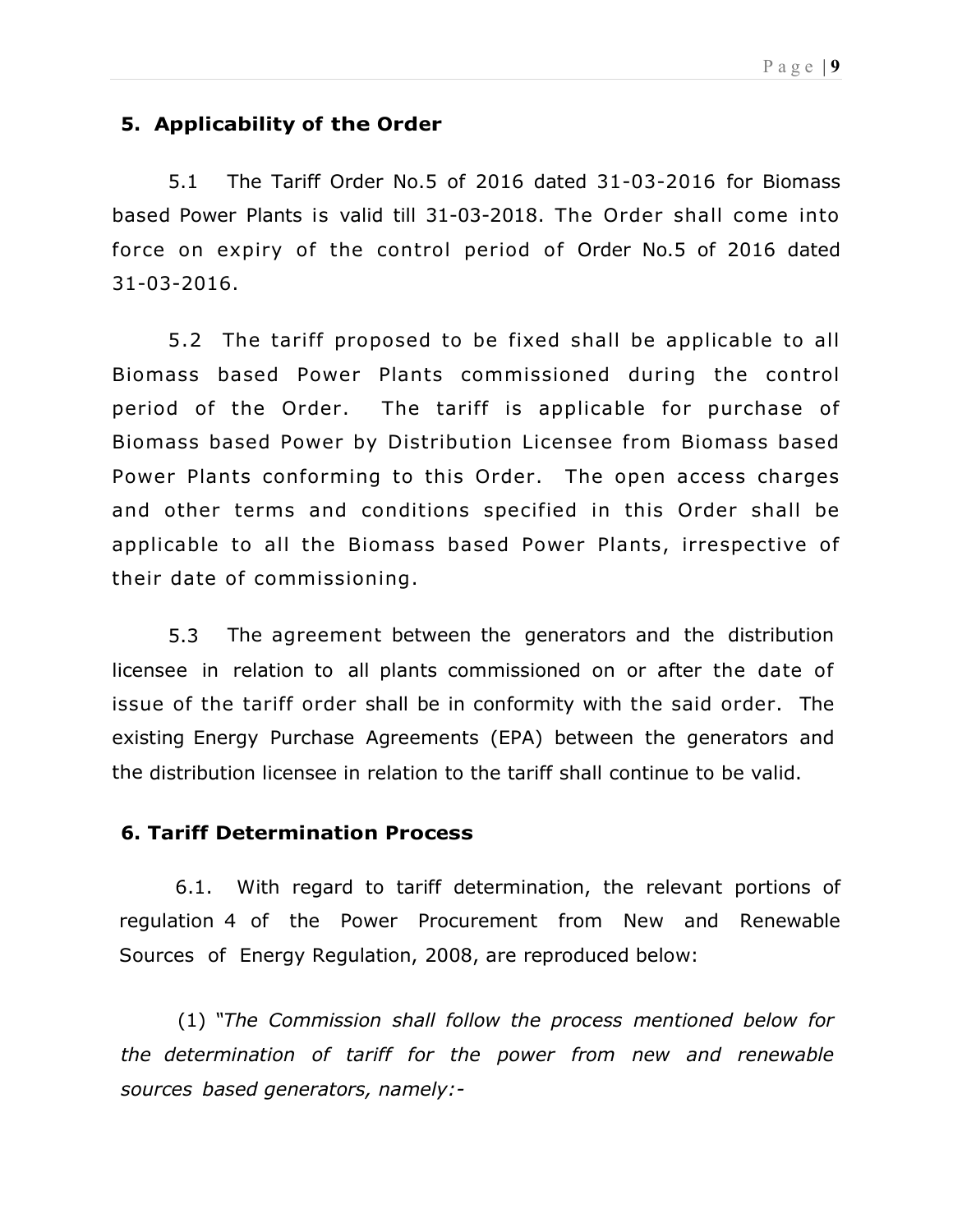- (a) "initiating the process of fixing the tariff either suo motu on expiry of control period and on expiry of the extended validity period of the earlier order or on an application filed by the distribution licensee or by the generator."
- (b) "inviting public response on the suo motu proceedings or on the application filed by the distribution licensee or by the generator."
- $(c)$  (omitted)
- (d) "issuing general / specific tariff Order for purchase of power from new and renewable sources based generators."

## 7. Tariff / Pricing Methodology

7.1 The relevant portion of Tariff / Pricing Methodology as specified in Regulation 4 of the Power Procurement from New and Renewable Sources of Energy Regulation, 2008, is reproduced below:

"(2) While deciding the tariff for power purchase by distribution licensee from new and renewable sources based generators, the Commission shall, as far as possible, be guided by the principles and methodologies specified by:

- (a) Central Electricity Regulatory Commission
- (b) National Electricity Policy
- (c) Tariff Policy
- (d) Rural Electrification Policy
- (e) Forum of Regulators (FOR)
- (f) Central and State Governments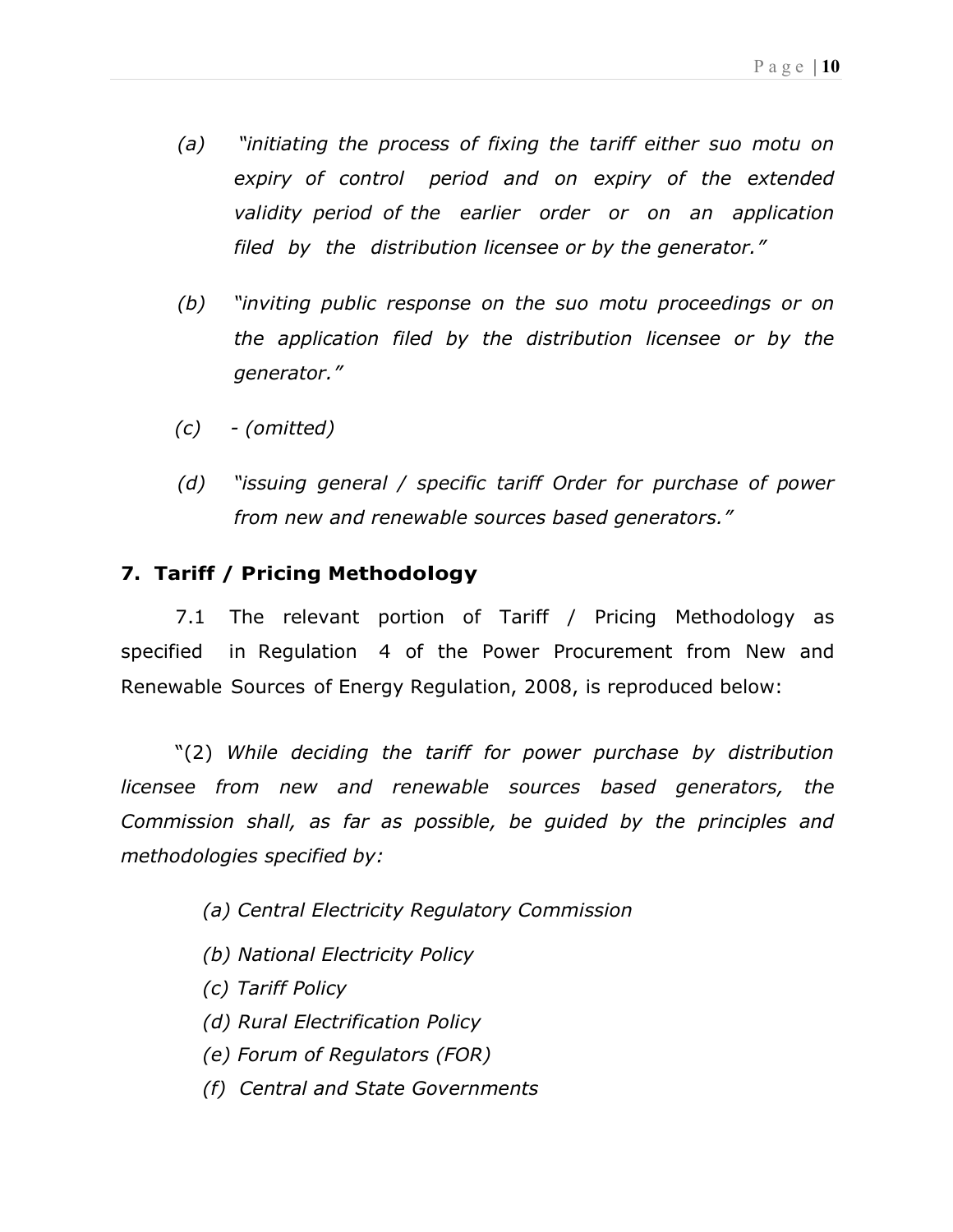(3) The Commission shall, by a general or specific Order, determine the tariff for the purchase of power from each kind of new and renewable sources based generators by the distribution licensee.

Provided where the tariff has been determined by following transparent process of bidding in accordance with the guidelines issued by the Central Government, as provided under section 63 of the Act, the Commission shall adopt such tariff.

(4) While determining the tariff, the Commission may, to the extent possible consider to permit an allowance / disincentive based on technology, fuel, market risk, environmental benefits and social impact etc., of each type of new and renewable source.

(5) While determining the tariff, the Commission shall adopt appropriate financial and operational parameters.

(6) While determining the tariff, the Commission may adopt appropriate tariff methodology".

#### 7.2 Cost-Plus Tariff Determination

Cost-Plus Tariff Determination is not the best method as it discourages competition and efficiency. However, to encourage the Biomass based power generation plants and till competitive bidding is introduced, Cost-Plus method is followed. As it can be easily designed to provide adequate return to the investor, the Commission adopts Cost-Plus Tariff approach in this Order.

#### 7.3 Single Part vs. Two Part Tariff

7.3.1. Whenever the fuel cost varies from time to time and the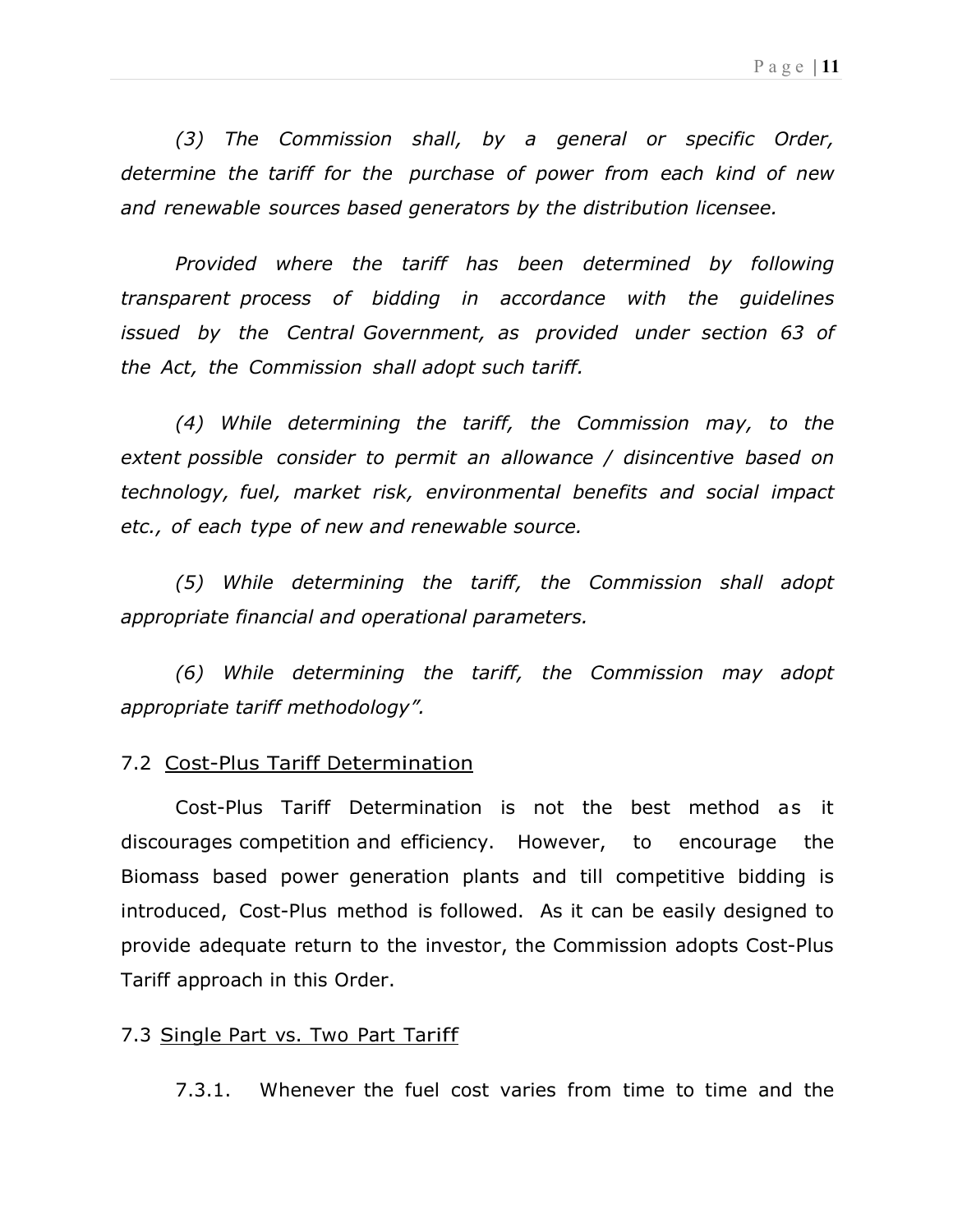fuel cost is considered as a pass through, the "Cost Plus Two Part Tariff" is adopted. In these cases, the variable component of the tariff would account for any price escalation. The Commission in its Order No.5 of 2016 dated 31-03-2016 adopted the "Cost Plus Two Part Tariff" as the stakeholders were of the view that the two part tariff was convenient to accommodate the fuel cost escalation appropriately. Accordingly, the same approach is proposed for this Order too .

## 8.0 Issues Relating to Tariff and allied matters:

The Power Procurement from New and Renewable Sources Energy Regulation, 2008, of the Commission specifies that while determining the tariff, the Commission shall adopt appropriate financial and operational parameters for the tariff determined in a cost-plus scenario.

The Commission has carried out a detailed analysis of the existing policies/procedures and commercial mechanisms in respect of Biomass based power plants.

The following important factors have been considered to arrive at the tariff and other related issues for Biomass based power plants.

- 1. Capital cost per MW
- 2. Plant Load Factor (PLF)
- 3. Debt Equity ratio
- 4. Term of loan
- 5. Interest rate for the loan
- 6. Return on Equity
- 7. Life of plant and machinery
- 8. Depreciation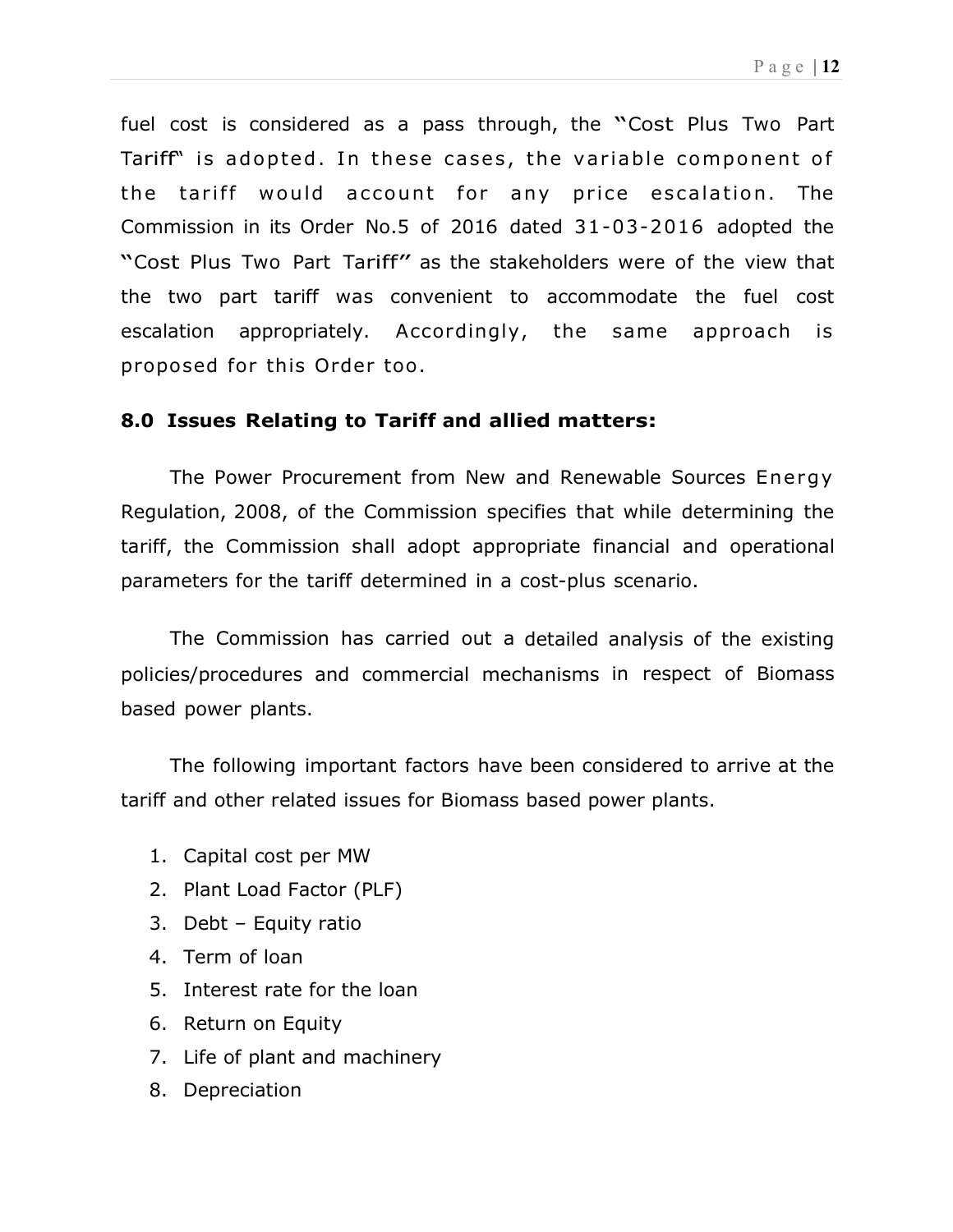- 9. O & M Expenses
- 10. Station Heat rate
- 11. Gross calorific value of the fuel
- 12. Specific fuel consumption
- 13. Fuel cost
- 14. Components of working capital
- 15. Interest on working capital
- 16. Auxiliary consumption

The issue-wise suggestions of the Commission are discussed below:

## 8.1.1. Capital cost per MW:

## **Orders of other Commissions on Capital Cost:** (Rs. in Cr/MW)

| <b>CERC</b>                                                                                                                                   | <b>ANDHRA</b><br><b>PRADESH</b> | <b>RAJASTHAN</b>                                                                           | <b>KARNATAKA</b>    | <b>MAHARASHTRA</b> | <b>MADHYA</b><br><b>PRADESH</b>   | <b>GUJARAT</b>                                                                       | <b>MNRE</b>                                                                                   |
|-----------------------------------------------------------------------------------------------------------------------------------------------|---------------------------------|--------------------------------------------------------------------------------------------|---------------------|--------------------|-----------------------------------|--------------------------------------------------------------------------------------|-----------------------------------------------------------------------------------------------|
| $18 - 04 -$<br>2017                                                                                                                           | 16-05-2014<br>& 19-07-<br>2014  | 28-11-2017                                                                                 | 01-01-2015          | 28-04-2017         | 02-03-<br>2012&<br>03-05-<br>2013 | 08-08-2013<br>& 30-09-<br>2013<br>(corrigendum<br>to order<br>dated 08-08-<br>2013)  | <b>Frequently</b><br>Asked<br><b>Questions</b><br>(FAQ)<br>No. (9)                            |
| Rs.5.59<br>Crs.<br>to<br>Rs.6.52<br><b>MW</b><br>$Crs.$ /<br>depending<br>the<br>upon<br>Ωf<br>type<br>condenser<br>and<br>or<br>type of fuel | Rs. 4 Cr. /<br>MW.              | a)<br>Water<br>cooled:<br>Rs. 5.28 Crs./<br>MW<br>b) Air cooled :<br>$Rs.5.62$ Cr. /<br>МW | Rs.5.70 Crs./<br>МW | Rs. 4.88 Cr./ MW   | Rs.<br>4.63336<br>Crs./ MW        | a)<br>Water<br>: Rs<br>cooled<br>4.68 Crs/MW<br>b) <u>Air cooled</u> :<br>Rs 4.98/MW | Rs.4.50<br>to<br>5.00<br>Crore/MW,<br>depending<br>upon boiler<br>pressure<br>and<br>capacity |

The Commission in Order No.5 of 2016 dated 31-03-2016 had considered Rs.5.50 Crores / MW as the capital cost.

CERC has adopted a Capital Cost of Rs.5.58 Crore/MW to Rs.6.51 Crore/MW as capital cost based on the type of condensers and / or type of fuel for 2016-17. CERC in its RE Regulations of 2017 has marginally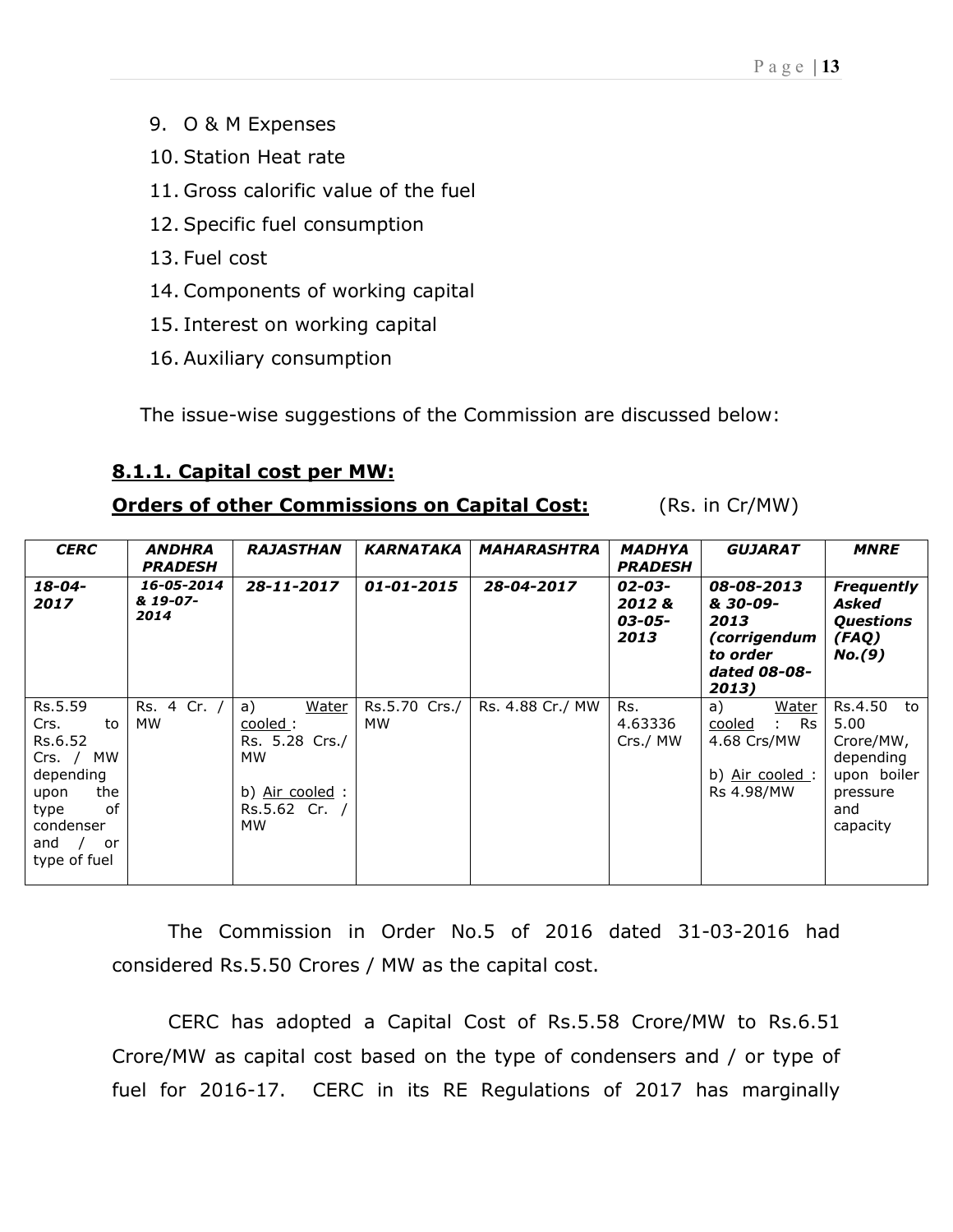increased the Capital cost by about Rupees one lakh which is negligible. CERC has also kept the Capital Cost at the same level for the entire control period of 3 years i.e. 2017-20. Hence, the Commission assumes the capital cost at Rs.5.50 Crs./MW as adopted by it in the previous order. The capital cost includes evacuation cost up to inter-connection point. The Commission also apportions the capital cost on machineries, land and civil works at 85% and 15% respectively.

## 8.1.2. Plant Load Factor:

| <b>CERC</b>                                                                                                                                                                                         | <b>ANDHRA</b><br><b>PRADESH</b>      | <b>RAJASTHAN</b>                                                                                                                                                                            | <b>KARNATAKA</b> | <b>MAHARASHTRA</b>                                                                                                                                                  | <b>MADHYA</b><br><b>PRADESH</b>                                                                                                                                                                          | <b>GUJARAT</b>                                                             | <b>MNRE</b>                                                        |
|-----------------------------------------------------------------------------------------------------------------------------------------------------------------------------------------------------|--------------------------------------|---------------------------------------------------------------------------------------------------------------------------------------------------------------------------------------------|------------------|---------------------------------------------------------------------------------------------------------------------------------------------------------------------|----------------------------------------------------------------------------------------------------------------------------------------------------------------------------------------------------------|----------------------------------------------------------------------------|--------------------------------------------------------------------|
| $18 - 04 -$<br>2017                                                                                                                                                                                 | $16 - 05 -$<br>2014 & 19-<br>07-2014 | $28 - 11 -$<br>2017                                                                                                                                                                         | $01 - 01 - 2015$ | 28-04-2017                                                                                                                                                          | $02 - 03 -$<br>2012&<br>03-05-<br>2013                                                                                                                                                                   | 08-08-2013&<br>30-09-2013<br>(corrigendum<br>to order dated<br>08-08-2013) | <b>Freguen</b><br>tly<br>Asked<br>Questio<br>ns<br>(FAQ)<br>No.(9) |
| During<br>a)<br>stabilization<br>$(6 \t mths)$ :<br>60%<br>b)<br>During<br>remaining<br>period of the<br>$1st$ year<br>(after<br>stabilization)<br>: 70%<br>Second<br>C)<br>year onwards<br>$:80\%$ | 80%                                  | During<br>a)<br>stabilization (6<br>$mths) : 60\%$<br>b)<br>During<br>remaining<br>period of the<br>$1st$ year (after<br>stabilization) :<br><b>70%</b><br>c) Second year<br>onwards<br>75% | 75%              | During<br>a)<br>stabilization: 60%<br>b)<br>During<br>remaining period of<br>the $1st$ year (after<br>stabilization)<br>70%<br>Second<br>C)<br>year<br>onwards: 80% | a)<br>During<br>stabilization<br>$(6 \text{ mths})$ :<br>60%<br>b)<br>During<br>remaining<br>period of the<br>$1st$ year<br>after<br>stabilization)<br>$:70\%$<br>Second<br>C)<br>year<br>onwards<br>80% | $1st$ year: 70%<br>$2nd$ year onwards<br>80%                               | 70%<br>75%.                                                        |

## Orders of other Commissions on PLF:

The plant load factor of a Biomass based power generation depends on number of factors like availability of fuel, vintage of the plant, etc. The Commission had assumed the PLF at 80% in Order No.5 of 2016 dated 31- 03-2016.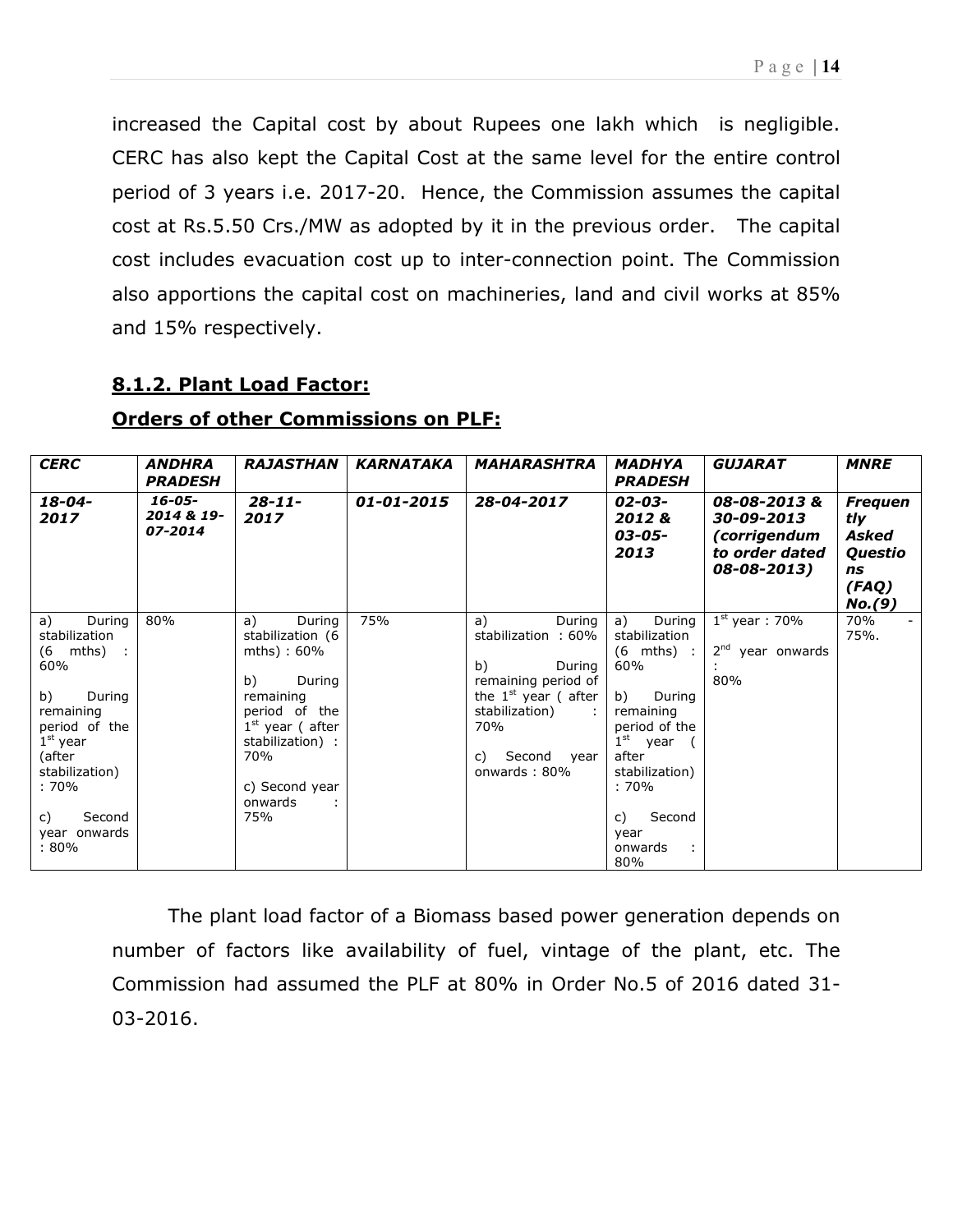PLF at 80% has been maintained in all the earlier tariff orders of the Commission and hence the Commission now proposes to retain the PLF at 80%.

#### 8.1.3. Debt - Equity Ratio:

#### Orders of other Commissions on Debt-Equity Ratio :

| <b>CERC</b>         | <b>ANDHRA</b><br><b>PRADESH</b> | <b>RAJASTHAN</b> | <b>KARNATAKA</b> | <b>MAHARASHTRA</b> | <b>MADHYA</b><br><b>PRADESH</b>   | <b>GUJARAT</b>                                                                      |
|---------------------|---------------------------------|------------------|------------------|--------------------|-----------------------------------|-------------------------------------------------------------------------------------|
| $18 - 04 -$<br>2017 | 16-05-2014<br>& 19-07-<br>2014  | 28-11-2017       | $01 - 01 - 2015$ | 28-04-2017         | 02-03-<br>2012&<br>03-05-<br>2013 | 08-08-2013<br>& 30-09-<br>2013<br>(corrigendum<br>to order<br>dated 08-08-<br>2013) |
| 70:30               | 70:30                           | 70:30            | 70:30            | 70:30              | 70:30                             | 70:30                                                                               |

The Commission in Order No.5 of 2016 dated 31-03-2016 had specified the ratio as 70:30.

 Debt equity ratio of 70:30 is an established financial norm and therefore, the Commission proposes to maintain the norm at 70:30 for the next control period also.

#### 8.1.4. Term of loan

In its Order No.5 of 2016 dated 31-03-2016, the Commission had fixed the tenure of the term loans at 10 years with a moratorium of one year on the consideration that financial institutions generally sanction loans for this time period. While the loan tenor is 13 years in CERC, it is assumed at 12 years in Maharashtra.

Therefore, the Commission proposes to maintain the same norm of ten years with a moratorium of one year for the next control period also.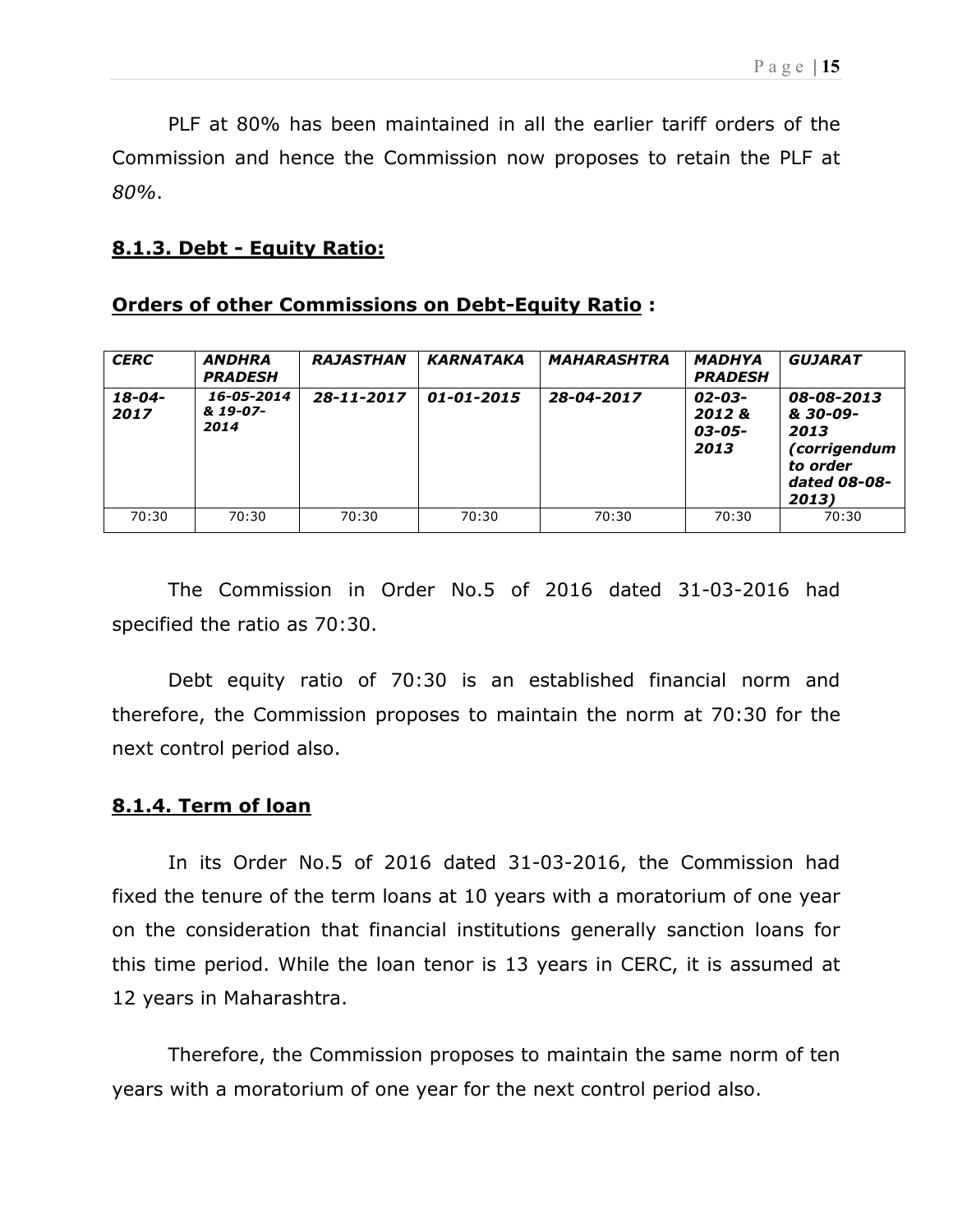## 8.1.5. Interest rate for the loan

| <b>CERC</b>    | <b>ANDHRA</b><br><b>PRADESH</b>    | <b>RAJASTHAN</b> | <b>KARNATAKA</b> | <b>MAHARASHTRA</b> | <b>MADHYA</b><br><b>PRADESH</b> | <b>GUJARAT</b>                                                                             | <b>IREDA</b>                                                                                     |
|----------------|------------------------------------|------------------|------------------|--------------------|---------------------------------|--------------------------------------------------------------------------------------------|--------------------------------------------------------------------------------------------------|
| 18-04-<br>2017 | 16-05-<br>2014 &<br>19-07-<br>2014 | 28-11-2017       | 01-01-2015       | 28-04-2017         | 02-03-2012<br>&<br>03-05-2013   | 08-08-<br>2013&<br>30-09-<br>2013<br>(corrigend<br>um to<br>order<br>dated 08-<br>08-2013) | $01 - 11 -$<br>2015                                                                              |
| 10.66%         | 12.00%                             | 12.30%           | 12.50%           | 11.00%             | 12.00%                          | 12.86%                                                                                     | Grade I:<br>10.60%<br>Grade $II$ :<br>11.25%<br>Grade $III$ :<br>11.65%<br>Grade $IV:$<br>11.90% |

## Orders of other Commissions on Interest rate for Term Loan:

The Commission in its Order No.5 of 2016 dated 31-03-2016 adopted an interest rate on term loan of 13.00% p.a., as specified by CERC.

While the interest rate specified by CERC is at 10.66%, Rajasthan and Maharashtra have adopted the interest rate at 12.30% and 11.00% respectively.

Considering the fact that the interest rates have declined in the market, the Commission proposes to adopt the interest rate of 9.95%, which is 200 basis points above the average State Bank of India Marginal Cost of Funds based Lending Rate (MCLR) (one year tenor) prevalent during the last available six months, for the next control period.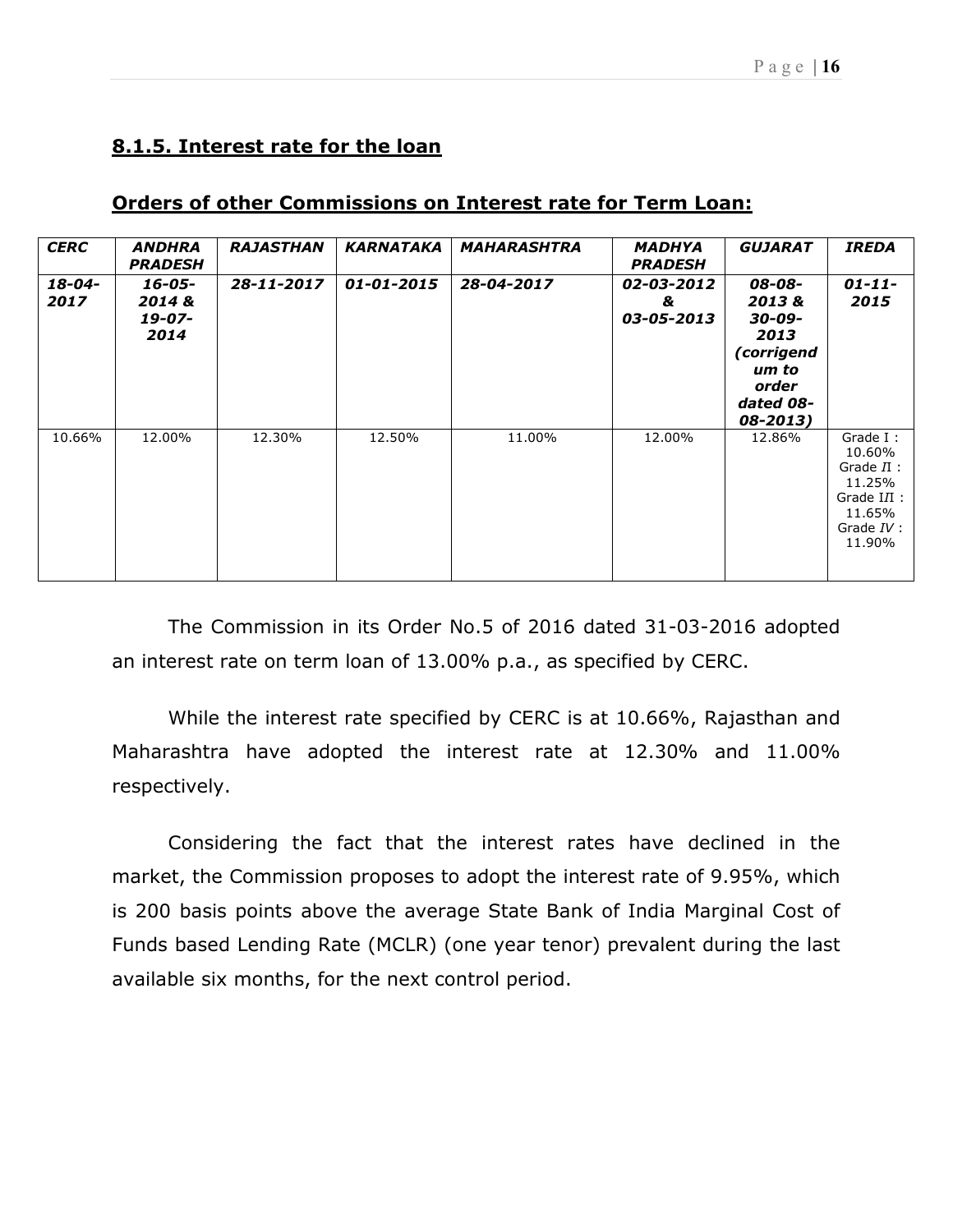# 8.1.6. Return on Equity (RoE)

## Orders of other Commissions on RoE

| <b>CERC</b>         | <b>ANDHRA</b><br><b>PRADESH</b>              | <b>RAJASTHAN</b> | <b>KARNATAKA</b>                                     | <b>MAHARASHTRA</b>                                            | <b>MADHYA</b><br><b>PRADESH</b>   | <b>GUJARAT</b>                                                                      |
|---------------------|----------------------------------------------|------------------|------------------------------------------------------|---------------------------------------------------------------|-----------------------------------|-------------------------------------------------------------------------------------|
| $18 - 04 -$<br>2017 | 16-05-<br>2014 & 19-<br>07-2014              | 28-11-2017       | $01 - 01 - 2015$                                     | 28-04-2017                                                    | 02-03-<br>2012&<br>03-05-<br>2013 | 08-08-2013<br>& 30-09-<br>2013<br>(corrigendum<br>to order<br>dated 08-08-<br>2013) |
| 17.56%              | 16% (MAT /<br>tax<br>income<br>pass through) | 16%              | 16%<br>(income)<br>RoE<br>tax<br>on<br>pass through) | For first 10 years :<br>20.34%<br>After 10<br>years<br>24.47% | 20%<br>pre-<br>tax                | 14%                                                                                 |

ROE adopted by Rajasthan is 16% and Maharashtra is 20.34% (pretax) for the first 10 years and 24.47% (pre-tax) after 10 years.

The Commission in its Order No.5 of 2016 dated 31-03-2016 adopted a RoE of 20% (pre-tax) per annum without linking it to MAT and IT.

Now, the Commission proposes to adopt a RoE of 17.56% p.a. (pretax) as adopted by CERC in its RE Regulations of 2017 and RE Tariff Order for 2017-18.

# 8.1.7. Life of plant and machinery

## Orders of other Commissions on life of plant & machinery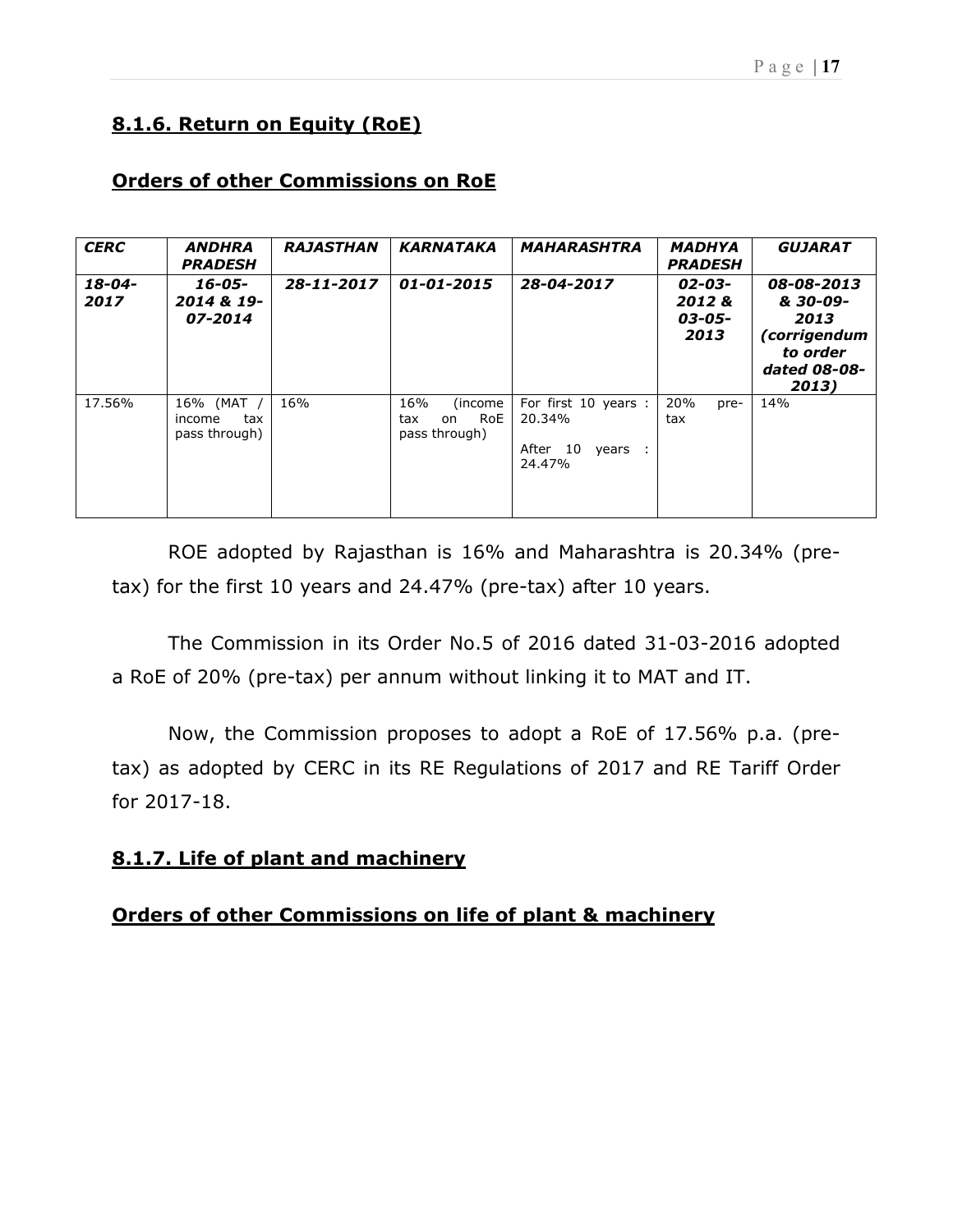| <b>CERC</b>         | <b>ANDHRA</b><br><b>PRADESH</b>    | <b>RAJASTHAN</b>    | <b>KARNATAKA</b> | <b>MAHARASHTRA</b> | <b>MADHYA</b><br><b>PRADESH</b>        | <b>GUJARAT</b>                                                                      | <b>MNRE</b>                                                                                                                   |
|---------------------|------------------------------------|---------------------|------------------|--------------------|----------------------------------------|-------------------------------------------------------------------------------------|-------------------------------------------------------------------------------------------------------------------------------|
| $18 - 04 -$<br>2017 | 16-05-<br>2014<br>& 19-07-<br>2014 | $28 - 11 -$<br>2017 | $01 - 01 - 2015$ | 28-04-2017         | $02 - 03 -$<br>2012&<br>03-05-<br>2013 | 08-08-2013<br>& 30-09-<br>2013<br>corrigendum)<br>to order<br>dated 08-08-<br>2013) | <b>Frequently</b><br>Asked<br><b>Questions</b><br>(FAQ)<br>No. (12)                                                           |
| 20 years            | 20 years                           | 20 years            | 20 years         | 20 years           | 20 years                               | 20 years                                                                            | It is<br>20 years.<br>possible<br>to<br>extend<br>the<br>lifetime<br>by<br>another 10 years<br>major<br>by<br>rehabilitation. |

For tariff determination process, the project life of a plant is considered as 20 years. The Commission had adopted 20 years as life of the Plant and Machinery in its Order No. 5 of 2016 dated 31-03-2016.

All other ERCs have adopted 20 years as the life of the plant and machinery. Therefore, the Commission also proposes to retain the life of plant and machinery at 20 years for the next control period also.

## 8.1.8. Depreciation

# Orders of other Commissions on Depreciation:

| <b>CERC</b>                                        | <b>ANDHRA</b><br><b>PRADESH</b>                                     | <b>RAJASTHAN</b>                     | <b>KARNATAKA</b>                    | <b>MAHARASHTRA</b>              | MADHYA<br><b>PRADESH</b>                       | <b>GUJARAT</b>                                                                      |
|----------------------------------------------------|---------------------------------------------------------------------|--------------------------------------|-------------------------------------|---------------------------------|------------------------------------------------|-------------------------------------------------------------------------------------|
| $18 - 04 -$<br>2017                                | 16-05-<br>2014 & 19-<br>07-2014                                     | 28-11-2017                           | 01-01-2015                          | 28-04-2017                      | 02-03-<br>2012&<br>03-05-<br>2013              | 08-08-2013<br>& 30-09-<br>2013<br>(corrigendum<br>to order<br>dated 08-08-<br>2013) |
| First 13 years<br>:5.28%.                          | First 8 years :<br>7.84%                                            | First 12 years:<br>5.83%             | First 12 years:<br>5.83%            | First 12<br>years<br>5.83%      | First<br>10<br>years: $7\%$                    | 6%<br>10<br>(upto<br>years)                                                         |
| $14^{\text{th}}$<br>year<br>onwards<br>÷<br>3.051% | <b>g</b> <sup>th</sup><br>year<br>7.28%<br>$10-20$ years :<br>1.82% | Balance 8 years<br>$: 2.505\%$ /year | Balance 8 years<br>$: 2.50\%$ /year | $13th$ year onwards :<br>2.505% | $11 - 20$ <sup>th</sup><br>2%<br>year:<br>p.a. | 3% (11<br>- 20<br>to<br>years)                                                      |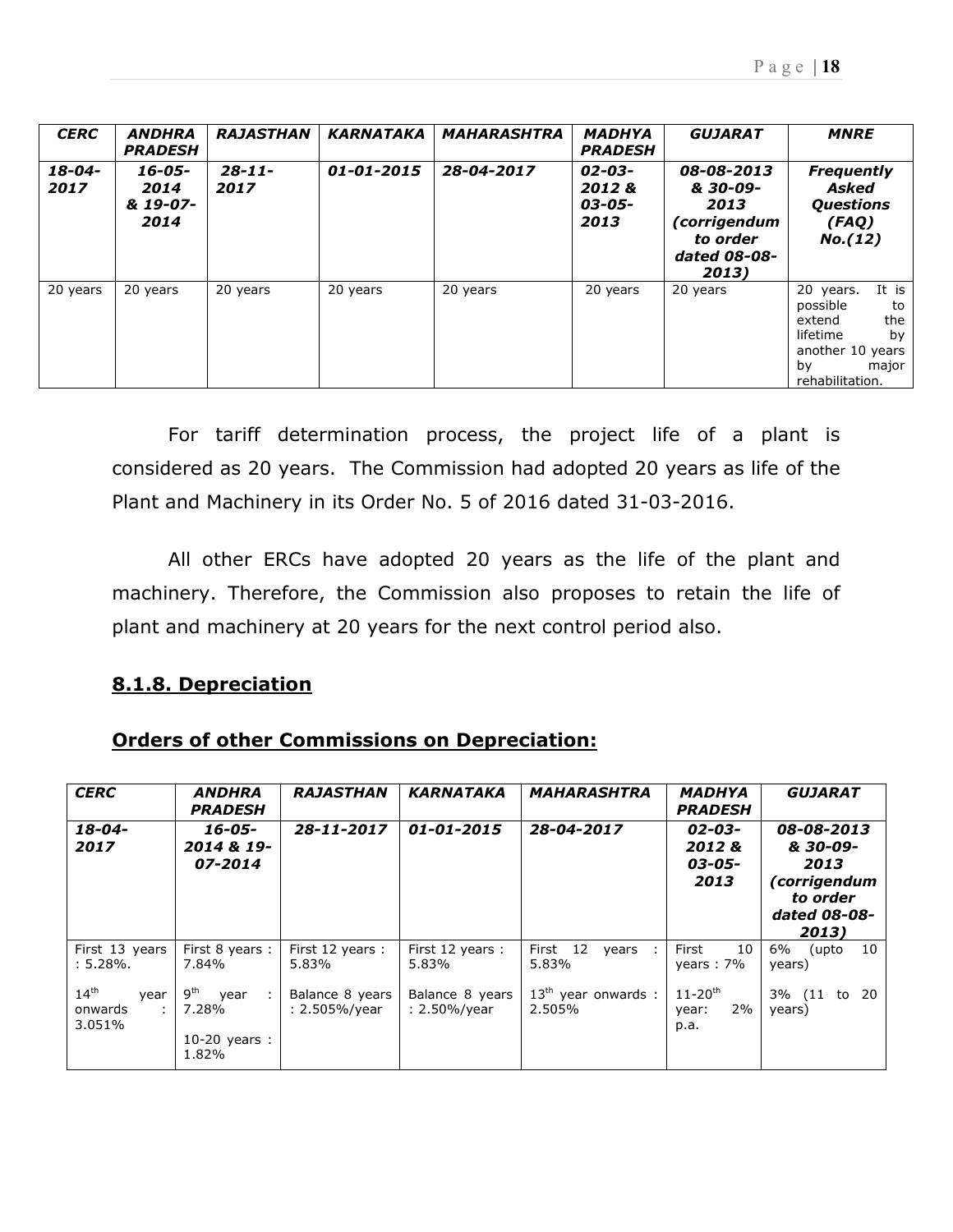CERC in its Order has fixed the depreciation rate as 5.28% for the first 13 years and 3.051% from the  $14<sup>th</sup>$  year onwards. The depreciation rates of other ERCs are different to suit their needs.

The Commission in its Order No. 5 of 2016 dated 31-03-2016 adopted the rate of Depreciation as 4.5% p.a. SLM on Plant and Machinery by considering 85% of the capital cost while the accumulated depreciation would be limited to 90% of the plant and machinery.

Therefore, the Commission would continue the depreciation rate of 4.5% p.a. SLM on Plant and Machinery by considering 85% of the capital cost while the accumulated depreciation would be limited to 90% of the plant and machinery for the next control period also.

| <b>CERC</b>                                                              | <i><b>ANDHRA</b></i><br><b>PRADESH</b>                                       | <b>RAJASTHAN</b>                                                                                                                                                                                                 | <b>KARNATAKA</b>                                                      | <b>MAHARASHTRA</b>                                                                                                                                | <b>MADHYA</b><br><b>PRADESH</b>                                                                                 | <b>GUJARAT</b>                                                                                                 |  |
|--------------------------------------------------------------------------|------------------------------------------------------------------------------|------------------------------------------------------------------------------------------------------------------------------------------------------------------------------------------------------------------|-----------------------------------------------------------------------|---------------------------------------------------------------------------------------------------------------------------------------------------|-----------------------------------------------------------------------------------------------------------------|----------------------------------------------------------------------------------------------------------------|--|
| $18 - 04 -$<br>2017                                                      | 16-05-<br>2014 & 19-<br>07-2014                                              | 28-11-2017                                                                                                                                                                                                       | $01 - 01 - 2015$                                                      | 28-04-2017                                                                                                                                        | 02-03-2012<br>&<br>03-05-2013                                                                                   | 08-08-2013<br>&<br>30-09-2013<br>(corrigendum<br>to order<br>dated 08-08-<br>2013)                             |  |
| Rs.0.40 Crs. /<br>with an<br>мw<br>escalation of<br>5.72%<br>per<br>year | 5.50% of the<br>capital<br>cost<br>with<br>an<br>escalation<br>of l<br>6.69% | a) Water cooled<br>0.3993<br>Rs.<br>$\mathcal{L}$<br>crs./MW<br>with<br>an escalation of<br>5.85% per year<br>b) <u>Air cooled</u> :<br>Rs.0.4258<br>Crs<br>with an<br>/MW<br>of<br>escalation<br>5.85% per year | Rs. 0.30 Crs /<br>with an<br>MW<br>escalation<br>οf<br>5.72% per year | Rs. 0.2630 Crs /<br>MW for FY 2015-16<br>Rs.0.2839<br>and<br>Crs./MW<br>for<br>- FY<br>2017-18 with<br>an<br>escalation<br>оf<br>$4.85%$ per year | 4%<br>of<br>the<br>capital cost for<br>first<br>the<br>year<br>with<br>an<br>escalation<br>οf<br>5.72% per year | First year:<br>5%<br>the<br>of<br>project<br>2 <sup>nd</sup><br>year<br><u>onwards:</u><br>5.72%<br>escalation |  |

8.1.9. Operation and Maintenance Expenses

#### Orders of other Commissions on O & M Expenses:

The Commission in its Order No. 5 of 2016 dated 31-03-2016, allowed Operation and Maintenance expenditure (including insurance) at 5%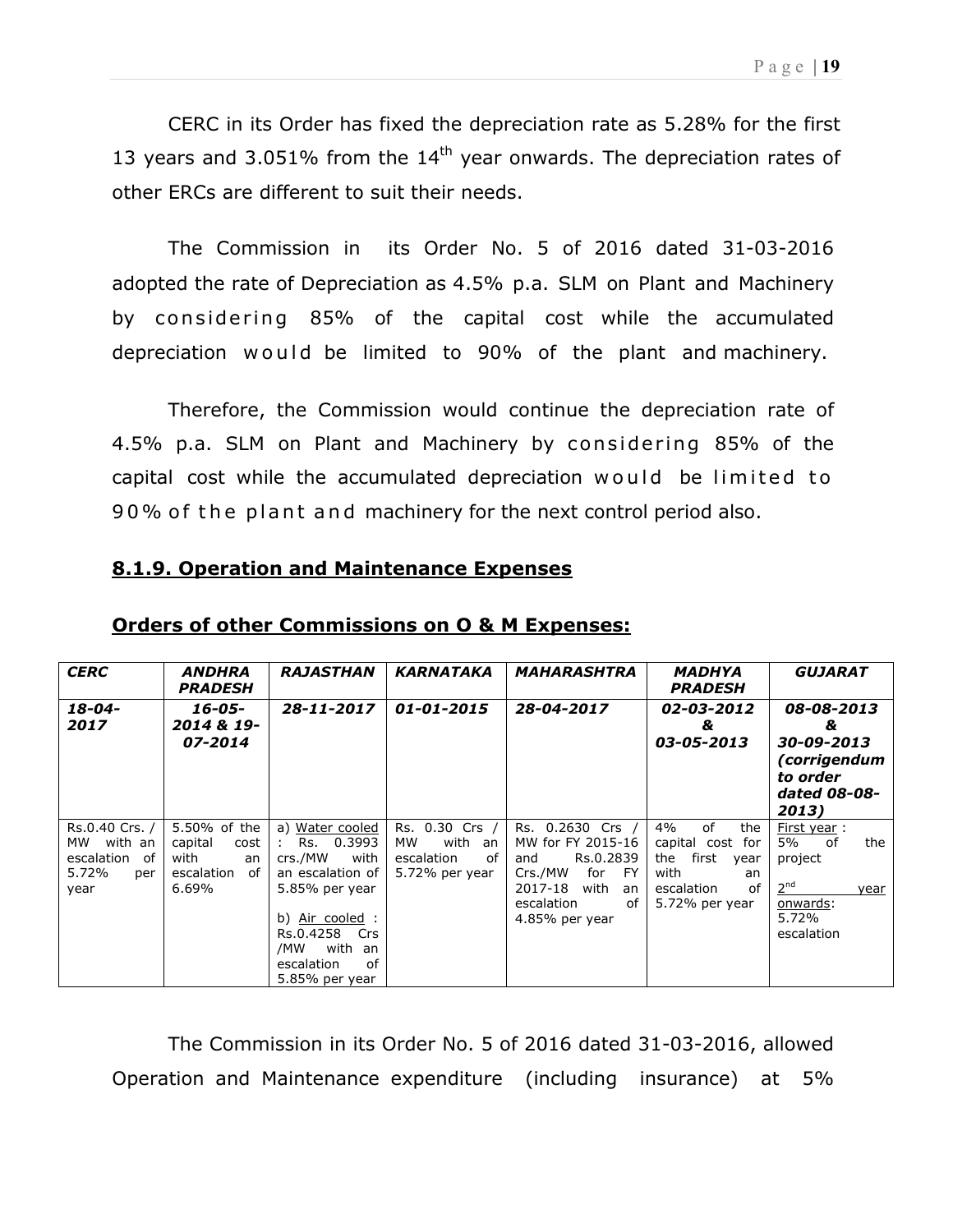with annual escalation of 5.72% (from second year) on plant and machinery by reckoning 85% of the capital cost as the cost of plant and machinery. With regard to land and civil works, which constitutes 15% of capital investment, 0.90% of 15% was allowed as Operation and Maintenance expenditure every year with an annual escalation of 5.72%.

Therefore, the Commission proposes to follow the procedure as adopted in its 2016 order for the next control period also.

#### 8.1.10. Station Heat Rate

#### Orders of other Commissions on Station Heat Rate

(In Kcal / Kwhr)

| <b>CERC</b>    | ANDHRA<br><b>PRADESH</b>       | <b>RAJASTHAN</b>                                                                                                                    | <b>KARNATAKA</b> | MAHARASHTRA | <b>MADHYA</b><br><b>PRADESH</b>   | <b>GUJARAT</b>                                                                      |
|----------------|--------------------------------|-------------------------------------------------------------------------------------------------------------------------------------|------------------|-------------|-----------------------------------|-------------------------------------------------------------------------------------|
| 18-04-<br>2017 | 16-05-2014<br>& 19-07-<br>2014 | 28-11-2017                                                                                                                          | $01 - 01 - 2015$ | 28-04-2017  | 02-03-<br>2012&<br>03-05-<br>2013 | 08-08-2013<br>& 30-09-<br>2013<br>(corrigendum<br>to order<br>dated 08-08-<br>2013) |
| 4200           | 4200                           | a) Water cooled<br>i)<br>During<br>stabilization<br>4300<br>After<br>ii)<br>stabilization<br>4200<br>b) Air cooled:<br>i)<br>During | 4000             | 4200        | 3800                              | a) Water cooled<br>: 3800<br>b) Air cooled:<br>: 3950                               |
|                |                                | stabilization<br>4540<br>After<br>ii)<br>stabilization<br>4440                                                                      |                  |             |                                   |                                                                                     |

The Commission in its Order No. 5 of 2016 dated 31-03-2016 fixed the station heat rate at 3840 Kcal / Kwhr.

The Commission proposes to retain the SHR at 3840 Kcal/Kwhr as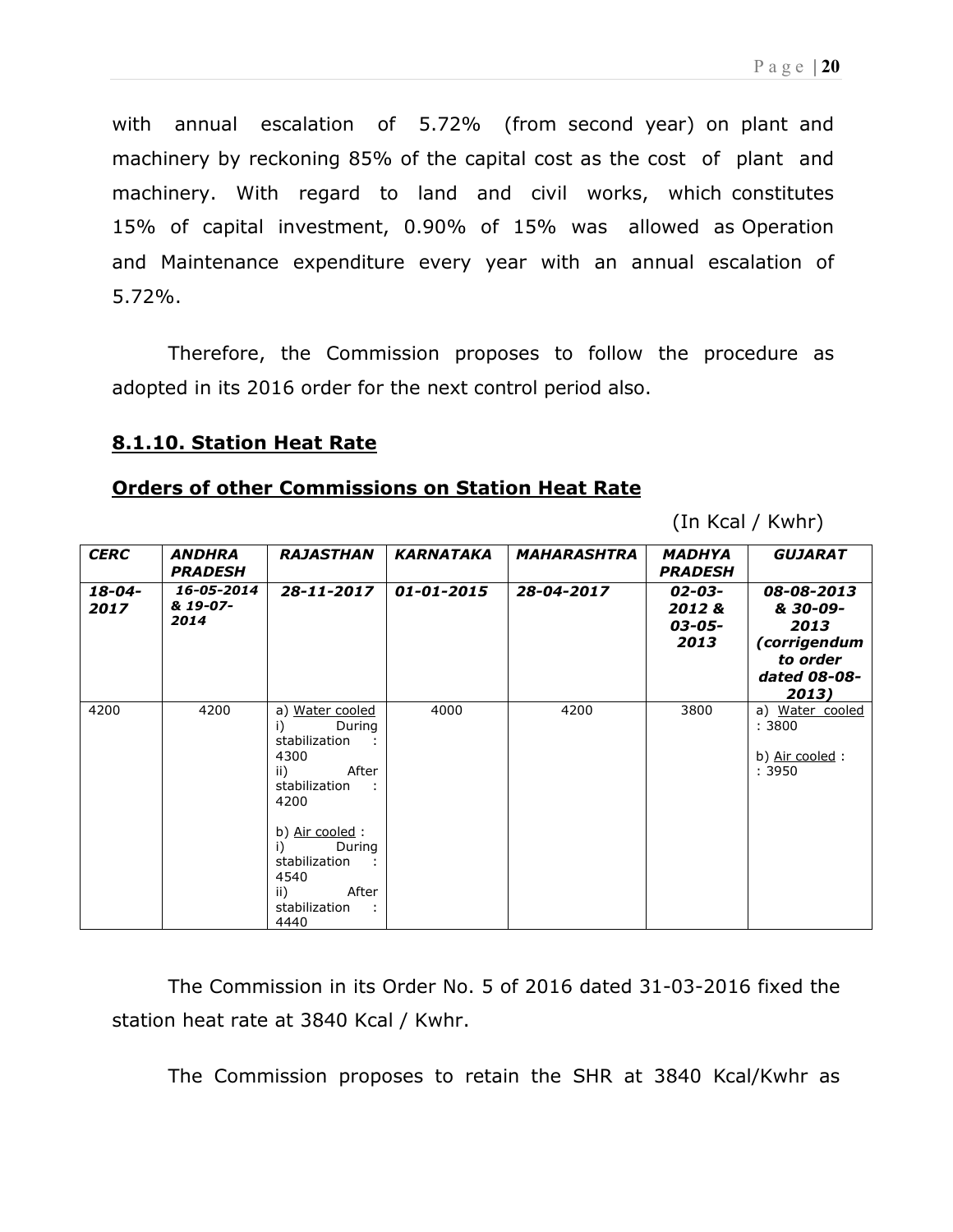followed in its order in 2016 for the next control period also.

# 8.1.11. Gross calorific value of the fuel

## Orders of other Commissions on Gross calorific value of the fuel

(In Kcal/Kg)

| <b>CERC</b>           | <b>ANDHRA</b><br><b>PRADESH</b> | <b>RAJASTHAN</b> | <b>KARNATAKA</b> | <b>MAHARASHTRA</b> | MADHYA<br><b>PRADESH</b>                   | <b>GUJARAT</b>                                                                     |
|-----------------------|---------------------------------|------------------|------------------|--------------------|--------------------------------------------|------------------------------------------------------------------------------------|
| 18-<br>$04 -$<br>2017 | 16-05-2014<br>&.<br>19-07-2014  | 28-11-2017       | $01 - 01 - 2015$ | 28-04-2017         | $02 - 03 -$<br>2012<br>&<br>03-05-<br>2013 | 08-08-2013<br>&<br>30-09-2013<br>(corrigendum<br>to order<br>dated 08-08-<br>2013) |
| 3100                  | 3100                            | 3400             | 3300             | 3611               | 3600                                       | 3400                                                                               |

Most of the ERCs including CERC have fixed the Gross Calorific Value in the range of 3100 – 3600 Kcal/Kwhr. The Commission in its Order No. 5 of 2016 dated 31-03-2016 adopted Gross Calorific value of 3200 Kcal / Kwhr.

Therefore, the Commission proposes to retain the same GCV of 3200 Kcal/Kg for the next control period also as adopted in its 2016 order.

# 8.1.12. Specific fuel consumption

# Orders of other Commissions on Specific fuel consumption:

(in Kg/Kwhr)

| <b>CERC</b>         | <b>ANDHRA</b><br><b>PRADESH</b> | <b>RAJASTHAN</b>                             | <b>KARNATAKA</b> | <b>MAHARASHTRA</b> | <b>MADHYA</b><br><b>PRADESH</b>   | <b>GUJARAT</b>                                                                      |
|---------------------|---------------------------------|----------------------------------------------|------------------|--------------------|-----------------------------------|-------------------------------------------------------------------------------------|
| $18 - 04 -$<br>2017 | 16-05-2014<br>& 19-07-<br>2014  | $28 - 11 - 2017$                             | 01-01-2015       | 28-04-2017         | 02-03-<br>2012&<br>03-05-<br>2013 | 08-08-2013<br>& 30-09-<br>2013<br>(corrigendum<br>to order<br>dated 08-08-<br>2013) |
| 1.35                | 1.35                            | Water Cooled:<br>1.23<br>Air Cooled:<br>1.30 | 1.21             | 1.16               | 1.05                              | Water cooled<br>a)<br>: 1.12<br>b) Air cooled:<br>: 1.16                            |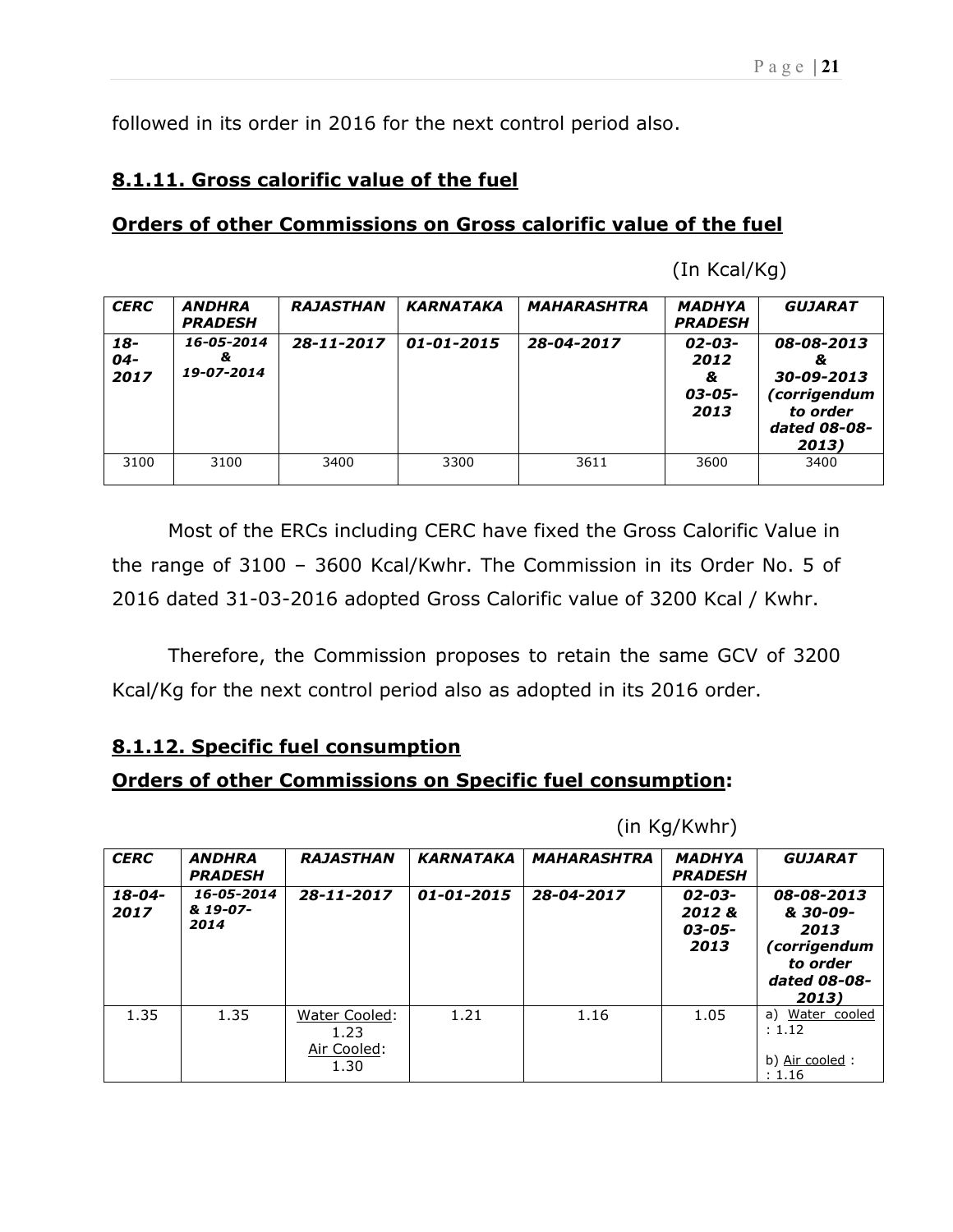As Specific fuel consumption is a function of SHR and GCV, the specific fuel consumption works out to 1.20 Kg/Kwhr.

#### 8.1.13. Fuel Cost:

#### Orders of other Commissions on fuel cost :

(in Rs. /MT)

| <b>CERC</b>                         | <b>RAJASTHAN</b><br><b>ANDHRA</b><br><b>PRADESH</b> |                                  | <b>KARNATAKA</b>                    | <b>MAHARASHTRA</b> | <b>MADHYA</b><br><b>PRADESH</b>                | <b>GUJARAT</b>                                                                      |  |  |  |
|-------------------------------------|-----------------------------------------------------|----------------------------------|-------------------------------------|--------------------|------------------------------------------------|-------------------------------------------------------------------------------------|--|--|--|
| $18 - 04 -$<br>2017                 | 16-05-2014<br>& 13-03-<br>2017                      | $28 - 11 - 2017$                 | 01-01-2015                          | 28-04-2017         | 02-03-<br>2012&<br>03-05-<br>2013              | 08-08-2013<br>& 30-09-<br>2013<br>(corrigendum<br>to order<br>dated 08-08-<br>2013) |  |  |  |
| 2826.05<br>5%<br>with<br>escalation | FY 2017-18<br>2930.3 with<br>$0.95\%$<br>escalation | 2875<br>with<br>5%<br>escalation | with<br>2100<br>5.72%<br>escalation | 3896.21            | FY 2013-14<br>2653<br>with<br>5%<br>escalation | 5%<br>with<br>2726<br>escalation                                                    |  |  |  |

The Commission in its Order No.5 of 2016 dated 31-03-2016 adopted Fuel cost as prescribed by CERC at Rs.2892.03/MT with 5% escalation p.a. during the control period as per CERC norms. Currently, CERC in its RE Regulations dt. 17-04-2017 has considered fuel cost of Rs.2826.05/MT (for 2017-18) with 5% escalation in respect of Tamil Nadu. Therefore, the fuel cost for 2018-19 works out to Rs.2967.35/MT.

The Commission proposes the fuel cost at Rs.2967.35/MT (for 2018- 19) as adopted by CERC for the next control period with 5% escalation p.a.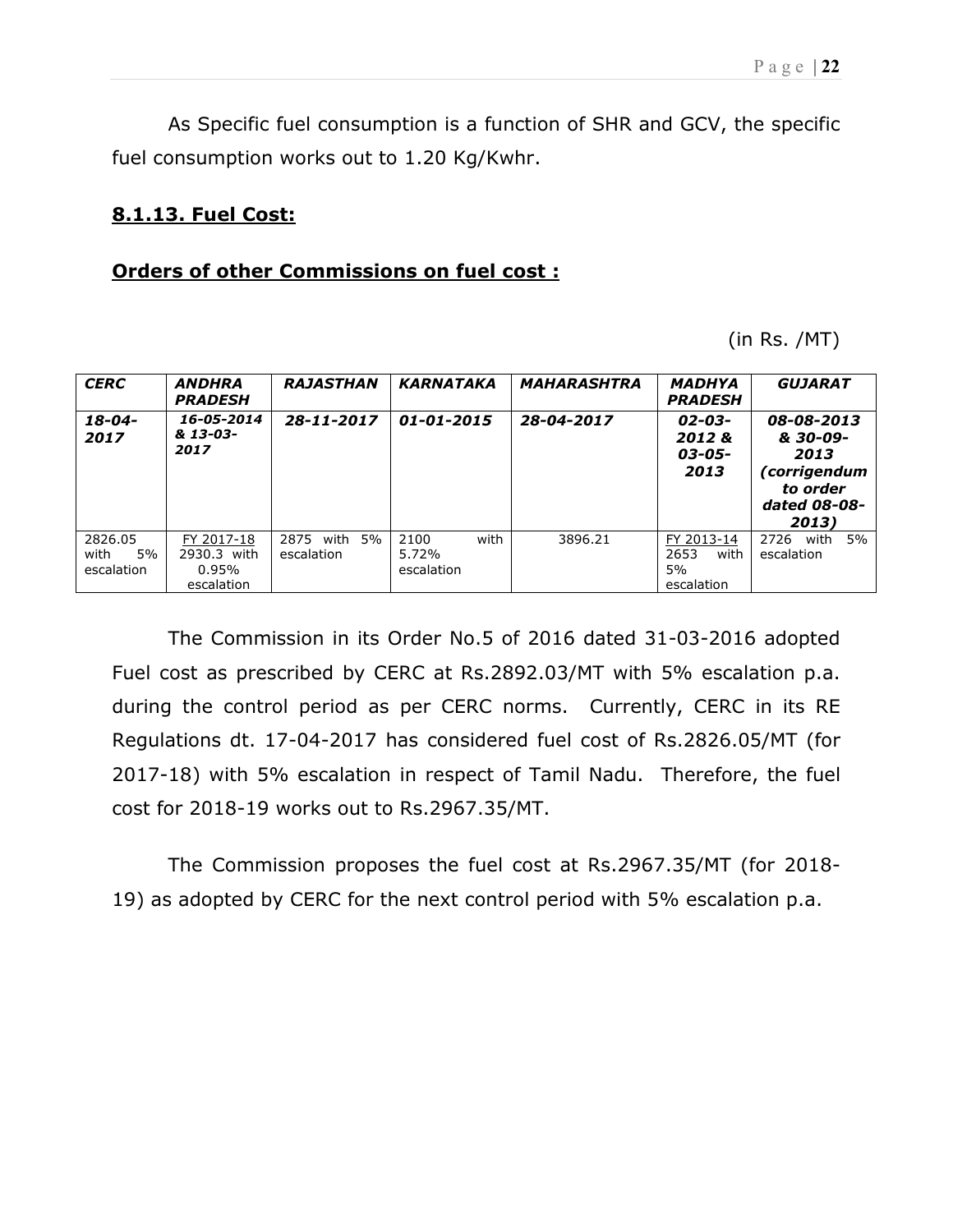# 8.1.14. Components of working capital

## Orders of Other Commissions on Components of Working Capital

| <b>CERC</b>                                         | <b>ANDHRA</b><br><b>PRADESH</b>                 | <b>RAJASTHAN</b>                              | <b>KARNATAKA</b>            | <b>MAHARASHTRA</b>                                        | <b>MADHYA</b><br><b>PRADESH</b>                                        | <b>GUJARAT</b>                                                                                  |
|-----------------------------------------------------|-------------------------------------------------|-----------------------------------------------|-----------------------------|-----------------------------------------------------------|------------------------------------------------------------------------|-------------------------------------------------------------------------------------------------|
| $18 - 04 -$<br>2017                                 | 16-05-2014<br>& 19-07-<br>2014                  | 28-11-2017                                    | $01 - 01 - 2015$            | 28-04-2017                                                | 02-03-2012<br>&<br>03-05-2013                                          | 08-08-<br>2013&<br>$30 - 09 -$<br>2013<br>(corrigend<br>um to<br>order<br>dated 08-<br>08-2013) |
| O&M charges<br>: 1 month                            | Fuel cost : 1<br>month<br>at<br>threshold PLF   | O&M expenses :<br>1 month                     | Receivables: 2<br>months    | O&M expenses : 1<br>month                                 | O&M expenses<br>$: 1$ month                                            | Fuel stock:<br>30 days                                                                          |
| Maintenance<br>spares :15%<br>O&M<br>of<br>expenses | O&M expenses<br>$: 1$ month                     | Maintenance<br>spares :20% of<br>O&M expenses | Variable Costs:<br>2 months | Maintenance spares<br>:15%<br>of<br>0&M<br>expenses       | Maintenance<br>$:15\%$<br>spares<br>of<br>O&M<br>expenses              | Receivables<br>$: 1$ month<br>O&M                                                               |
| <b>Receivables</b><br>for Debtors :<br>2 months     | Receivables: 2<br>months<br>at<br>threshold PLF | Receivables for<br>Debtors :<br>1.5<br>months |                             | Receivables<br>for<br>Debtors: 2 months<br>Fuel stock : 4 | Receivables: 2<br>months<br>of<br>energy                               | expenses : 1<br>month<br>Maintenance                                                            |
| Fuel stock: 4<br>months                             | Maintenance<br>spares :1% of<br>project cost    | Fuel Stock: 4<br>months                       |                             | months                                                    | charges based<br>on normative<br><b>PLF</b><br>Fuel stock: 4<br>months | :1%<br>spares<br>capital<br>on<br>cost                                                          |

As per the last Tariff Order No.5 of 2016 dated 31-03-2016, the working capital is based on the following norms:

- $\triangleright$  Fuel stock One month
- O & M Expenses One month
- $\triangleright$  Receivables Two months

The Commission proposes to retain the aforesaid norms for the next control period also.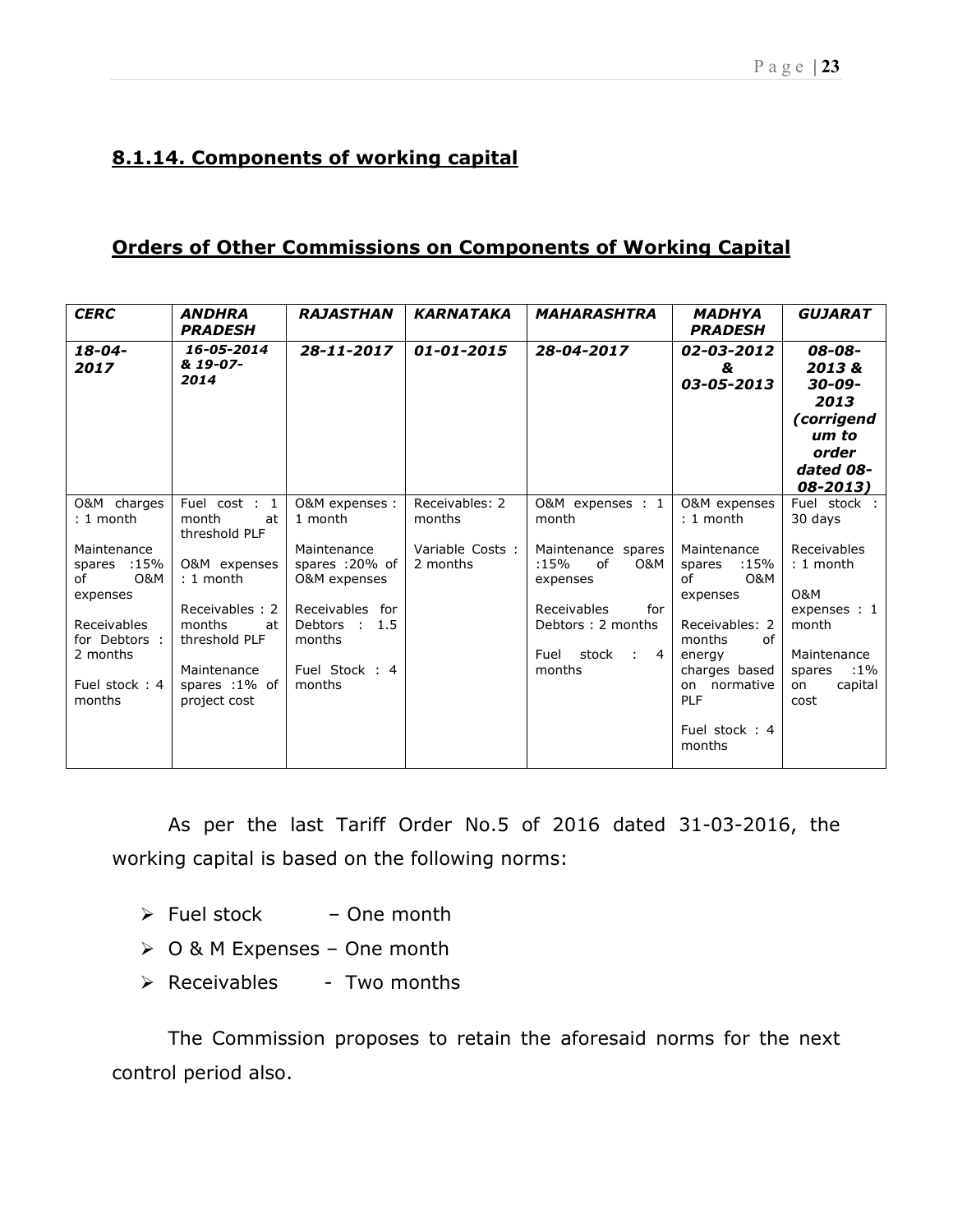## Orders of Other Commissions on Interest on Working Capital

<sup>(</sup>in % p.a.)

| <b>CERC</b>         | <b>ANDHRA</b><br><b>PRADESH</b> | <b>RAJASTHAN</b> | <b>KARNATAKA</b> | <b>MAHARASHTRA</b> | <b>MADHYA</b><br><b>PRADESH</b>   | <b>GUJARAT</b>                                                                      |
|---------------------|---------------------------------|------------------|------------------|--------------------|-----------------------------------|-------------------------------------------------------------------------------------|
| $18 - 04 -$<br>2017 | 16-05-2014<br>& 19-07-<br>2014  | $28 - 11 - 2017$ | 01-01-2015       | 28-04-2017         | 02-03-<br>2012&<br>03-05-<br>2013 | 08-08-2013<br>& 30-09-<br>2013<br>(corrigendum<br>to order<br>dated 08-08-<br>2013) |
| 11.66%              | 12.00%                          | 11.80%           | 13.25%           | 11.00%             | 13.00%                            | 12.86%                                                                              |

The Commission in its Order No.5 of 2016 dated 31-03-2016 adopted Interest on working capital at 13.50%.

The Commission proposes to adopt the interest rate of 10.95%, which is 300 basis points above the average State Bank of India Marginal Cost of Funds based Lending Rate (MCLR) (one year tenor) prevalent during the last available six months, for the next control period.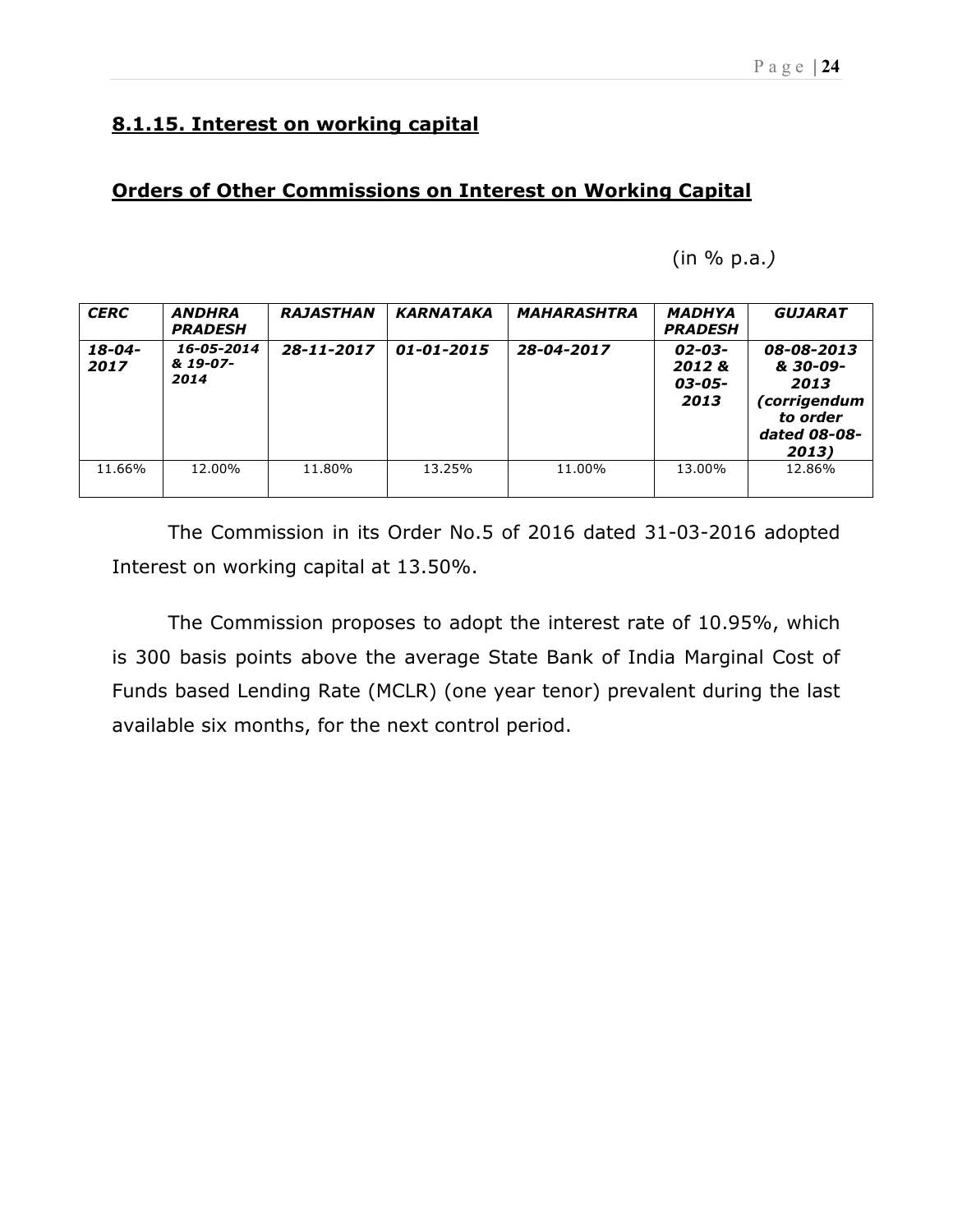# 8.1.16. Auxiliary Consumption

| <b>CERC</b>                                                                                                                                                                                                                                                          | <b>ANDHRA</b><br><b>PRADESH</b>      | <b>RAJASTHAN</b>                                                                                                                                                                                          | <b>KARNATAKA</b> | <b>MAHARASHT</b><br><b>RA</b> | <b>MADHYA</b><br><b>PRADESH</b>        | <b>GUJARAT</b>                                                                             |
|----------------------------------------------------------------------------------------------------------------------------------------------------------------------------------------------------------------------------------------------------------------------|--------------------------------------|-----------------------------------------------------------------------------------------------------------------------------------------------------------------------------------------------------------|------------------|-------------------------------|----------------------------------------|--------------------------------------------------------------------------------------------|
| 18-04-2017                                                                                                                                                                                                                                                           | $16 - 05 -$<br>2014 & 19-<br>07-2014 | 28-11-2017                                                                                                                                                                                                | 01-01-2015       | 28-04-2017                    | $02 - 03 -$<br>2012&<br>03-05-<br>2013 | 08-08-<br>2013&<br>30-09-<br>2013<br>(corrigend<br>um to<br>order<br>dated 08-<br>08-2013) |
| a) Water cooled<br>1 <sup>st</sup><br>During<br>i)<br>of<br>year<br>operation: 11%<br>ii) From 2 <sup>nd</sup> year<br>onwards: 10%<br>b) Air cooled :<br>$1^{\rm st}$<br>i) During<br>of<br>year<br>operation: 13%<br>ii) From 2 <sup>nd</sup> year<br>onwards: 12% | 10%                                  | Water cooled<br>a)<br>i)<br>During<br>stabilization<br>10.50%<br>After<br>ii)<br>stabilization<br>10%<br>b) Air cooled:<br>During<br>i)<br>stabilization<br>12.5%<br>After<br>ii)<br>stabilization<br>12% | 10%              | 10%                           | 10%                                    | 10%                                                                                        |

## Orders of other Commissions on Auxiliary Consumption:

The Commission in its last Tariff Order No. 5 of 2016 dated 31-03- 2016 adopted Auxiliary Consumption at 10%. In other Commissions Orders, the auxiliary consumption adopted is in the range of 10% to 13%.

Therefore, the Commission proposes to retain the auxiliary consumption at 10% for the next control period also.

#### 8.2 Related issues

The following are the issues related to power generation, transmission, wheeling and consumption from Biomass based power plants:

1. Transmission and wheeling charges & Scheduling and system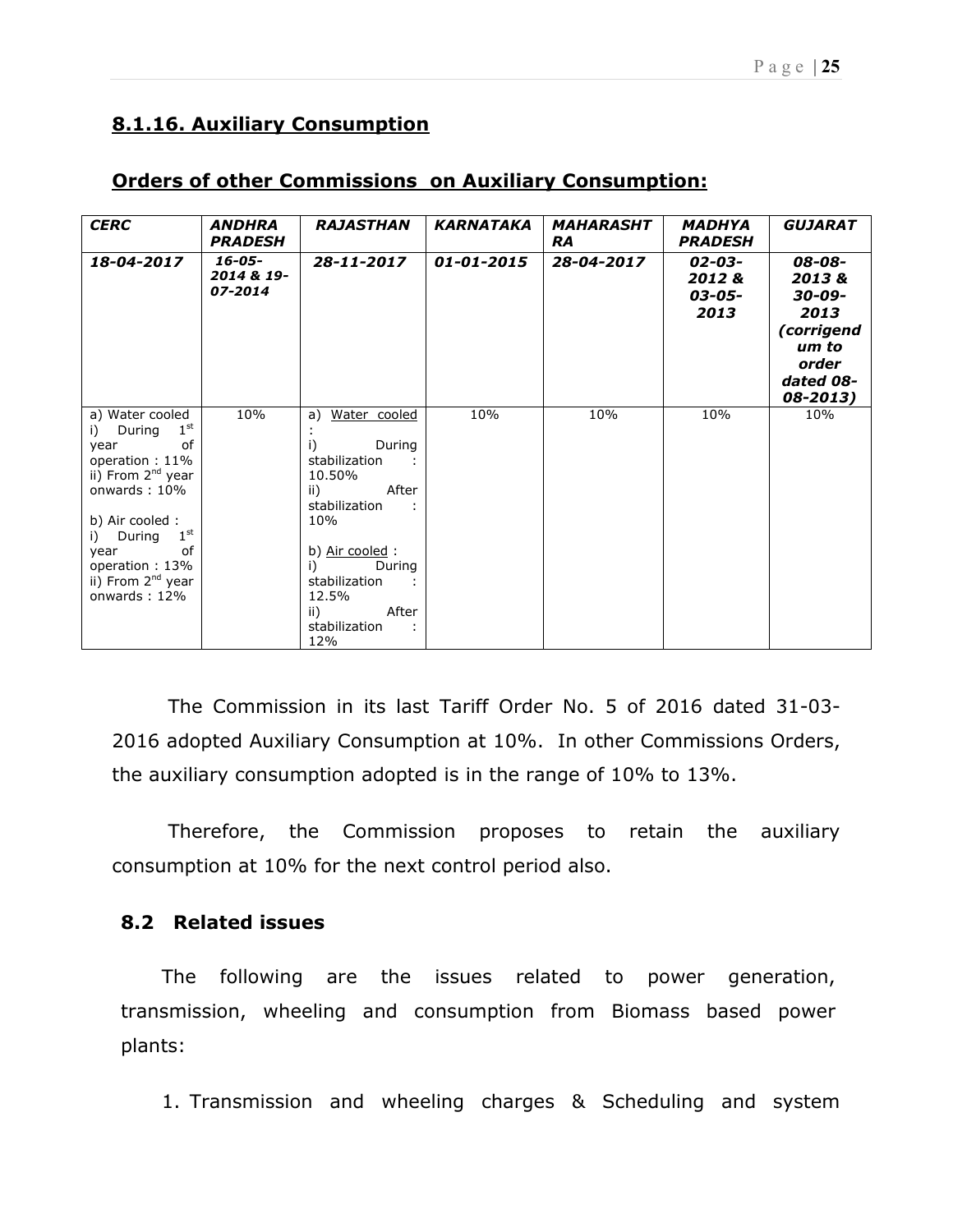operation charges

- 2. Cross subsidy surcharge
- 3. CDM benefits
- 4. Reactive power charges
- 5. Grid availability charges
- 6. Adjustment of energy generated
- 7. Application fees and Agreement fees
- 8. Billing and payments
- 9. Payment security and Security deposit
- 10. Power factor
- 11. Metering
- 12. Connectivity and Evacuation of power
- 13. Energy Purchase and Wheeling Agreement
- 14. Scheduling of Power
- 15. Tariff Review Period / Control Period

The above charges / terms are applicable to all biomass based power generating plants irrespective of their year of installation. These are discussed in detail in the following paragraphs.

#### 8.2.1.1 Transmission and wheeling charges

The Commission in its present Order No.5 of 2016 dated 31-03-2016 has adopted as a promotional measure under section 86 (1) (e) of the Electricity Act 2003, 50% of the transmission and 50% of the wheeling charges of conventional power to the Non-conventional energy sources of power. The concessions granted are being subsidized by other users of the network and ultimately borne by the consumers.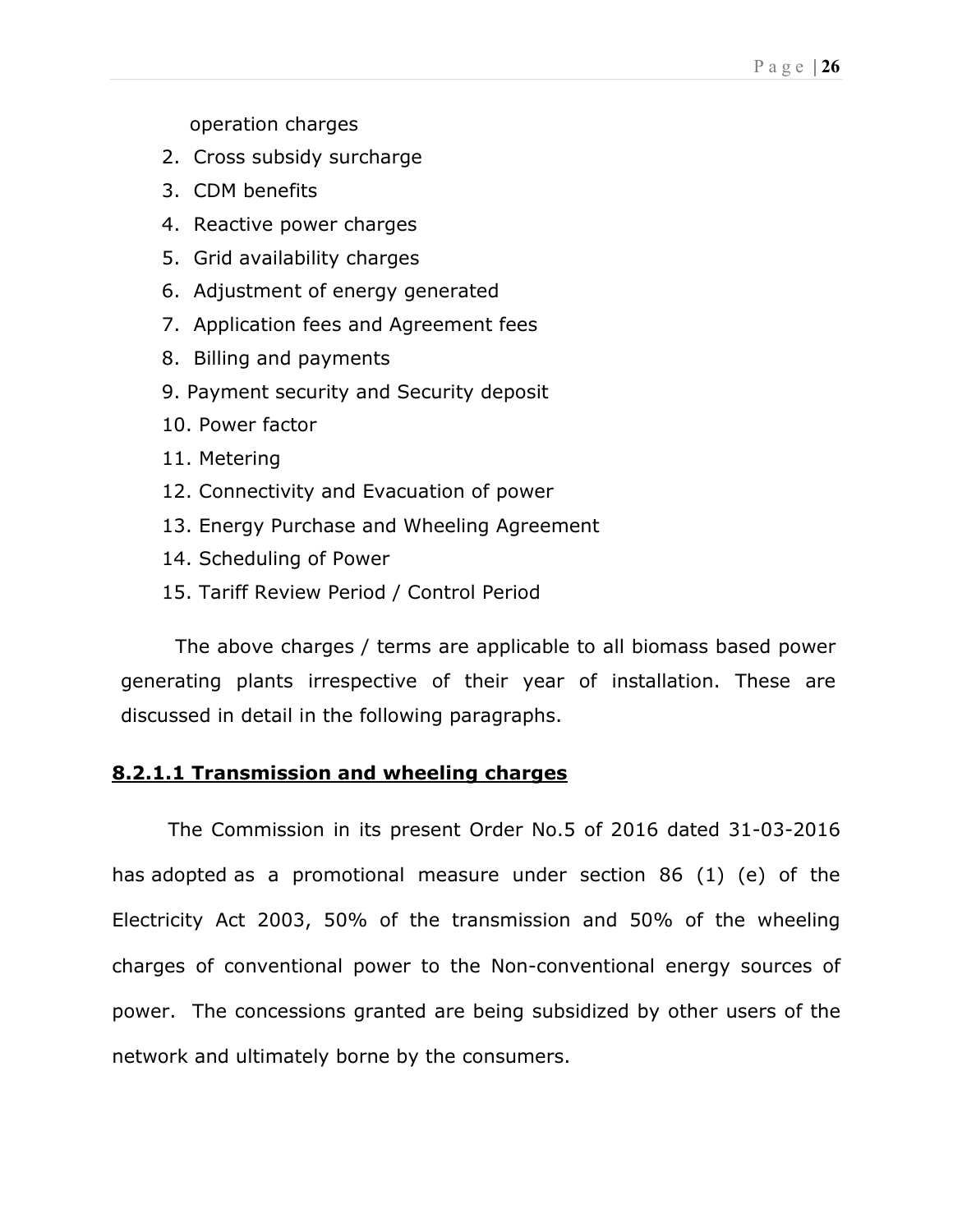Commission proposes to withdraw the incentives in phases by reducing the same by 10% every two years. Commission proposes the transmission, wheeling charges at 60% of that applicable for conventional power, for the control period which is two years as notified by the Commission from time to time.

#### 8.2.1.2 Scheduling and system operation charges and line losses

 With regard to scheduling and system operation charges, the work done by SLDC is the same as in the case of conventional power. SLDC has to monitor the grid operations effectively on real time basis. The scheduling and system operation charges have to be determined in a nondiscriminatory manner with reference to the functions of SLDC and there cannot be any concession.

Commission proposes to withdraw the incentives in phases by reducing the same by 10% every two years. For this control period Commission proposes the scheduling and system operation charges at 60% of that applicable for conventional power.

Apart from these charges, actual line losses in kind as specified in the respective Order of the Commission and as amended from time to time are also payable for the captive use and third party sale.

For generators who are availing Renewable Energy Certificate (REC), normal transmission charges, wheeling charges and scheduling and system operation charges and line losses will apply.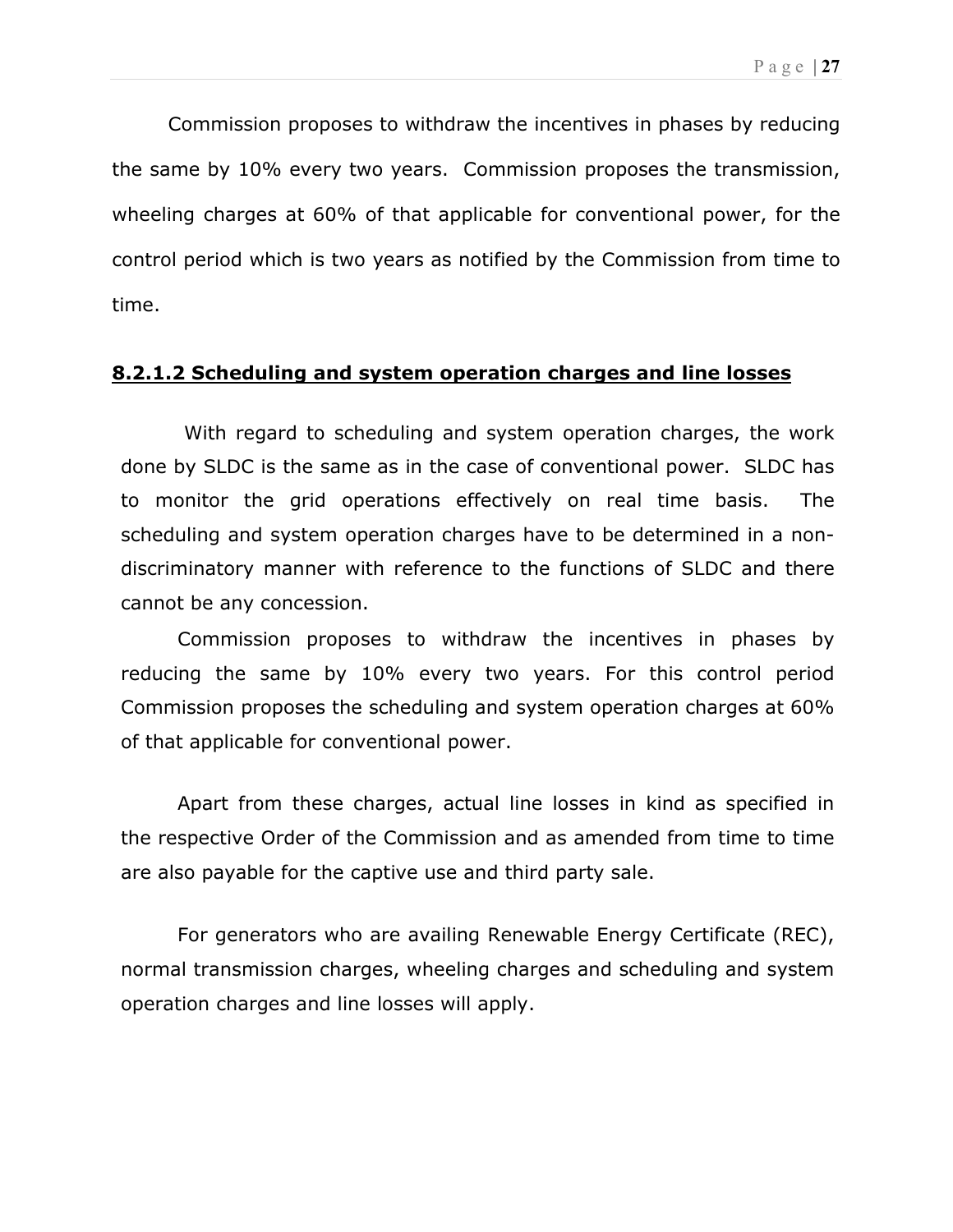## 8.2.2 Cross subsidy surcharge

The Commission in respect of Wind energy and Bagasse based Cogeneration Plants proposes for withdrawal of incentives in phases by reducing 10% of the same every two years. The Commission proposes levy of 60% of cross subsidy surcharge applicable to conventional power.

#### 8.2.3 CDM Benefits

The Commission in its present Order No.5 of 2016 dated 31-03-2016 has adopted the formula recommended by Forum of Regulator (FOR), which recommended that CDM benefits should be shared on gross basis starting from 100% to developers in the first year and thereafter reducing by 10% every year till the sharing becomes equal (50:50) between the developer and the consumer in the sixth year. Thereafter, the sharing of CDM benefits will remain equal till such time the benefits accrue.

It is proposed to retain the existing norms for CDM benefits and sharing of CDM benefits.

#### 8.2.4 Reactive power charges

Commission decides to adopt the reactive power charges for biomass power plants as specified in its Order on Open Access charges issued from time to time.

#### 8.2.5. Grid availability charges

The charges for startup power of generators shall be as per Commission's Grid Connectivity and Intra-State Open Access Regulations, 2014 in force.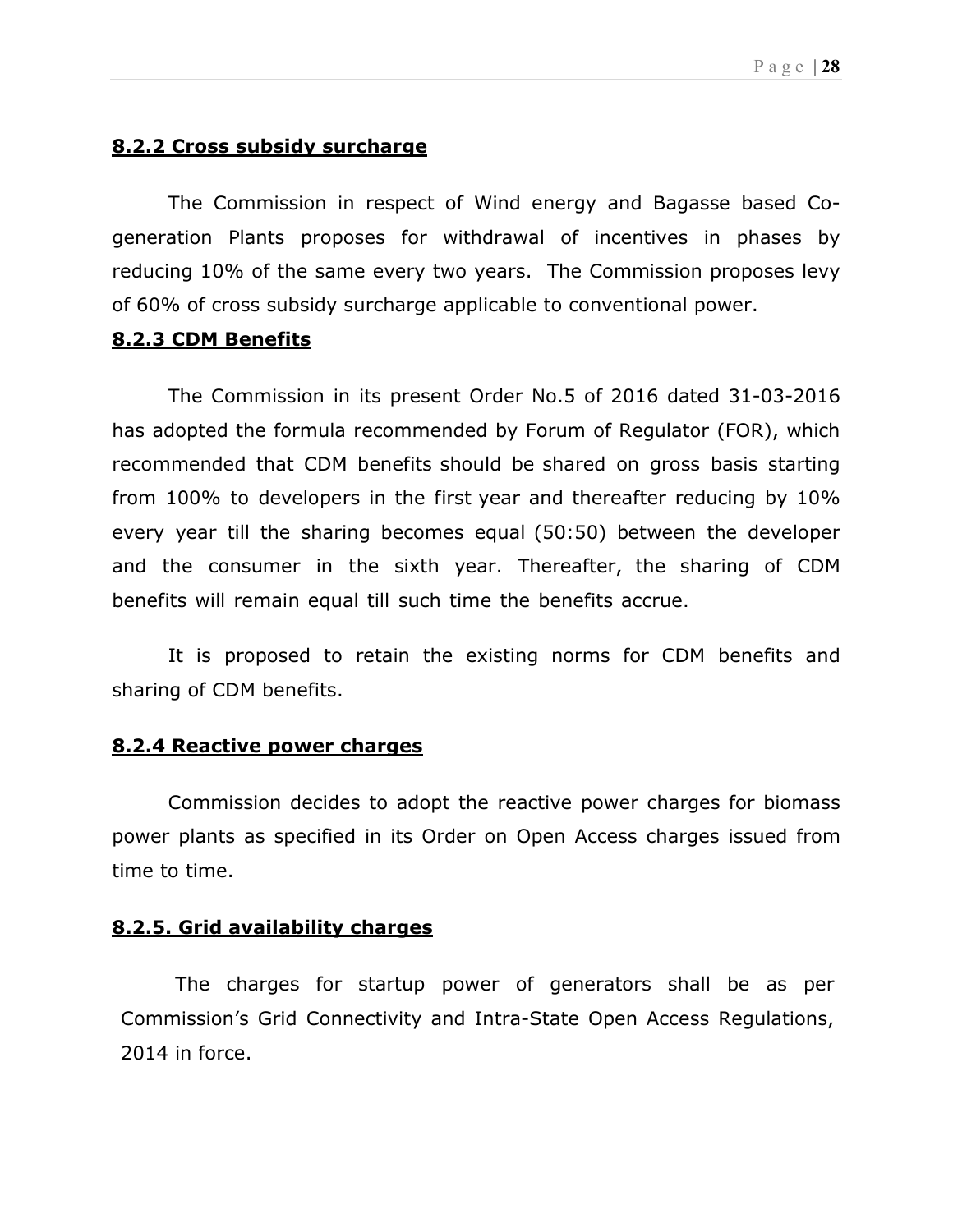Similarly if adequate generation does not materialize or if drawl by the captive / third party consumer exceeds generation, the energy charges and demand charges shall be regulated as specified in the Commission's Grid Connectivity and Intra-State Open Access Regulations, 2014 in force.

#### 8.2.6 . Adjustment of generated energy

The Commission in its previous Order No.5 of 2016 dated 31-03-2016 had ruled that the adjustment of generated energy would be as per Commission's Grid Connectivity and Intra-State Open Access Regulations, 2014 and related orders in force.

The Commission proposes to continue with the existing procedure.

#### 8.2.7. Application fees and agreement fees

The Commission in its previous Order No.5 of 2016 dated 31-03- 2016 had ruled that the application fees and agreement fees for the Energy Purchase and Energy Wheeling Agreements would be as specified in the Commission's Grid Connectivity and Intra-State Open Access Regulations, 2014 and Fees and Fines Regulations 2004 in force. It also ruled that the fees for EPA would be collected by the licensee and passed on to the Commission. Whenever the Commission revises the above fees, the revised fees would be payable by the Biomass based Power Generators.

Whenever there is change in the usage of energy from Biomass based Power Generators or a change in the drawl point etc, there will be extra work to the licensee. Therefore, an additional fees equivalent to the application fees and agreement fees shall be leviable by the licensee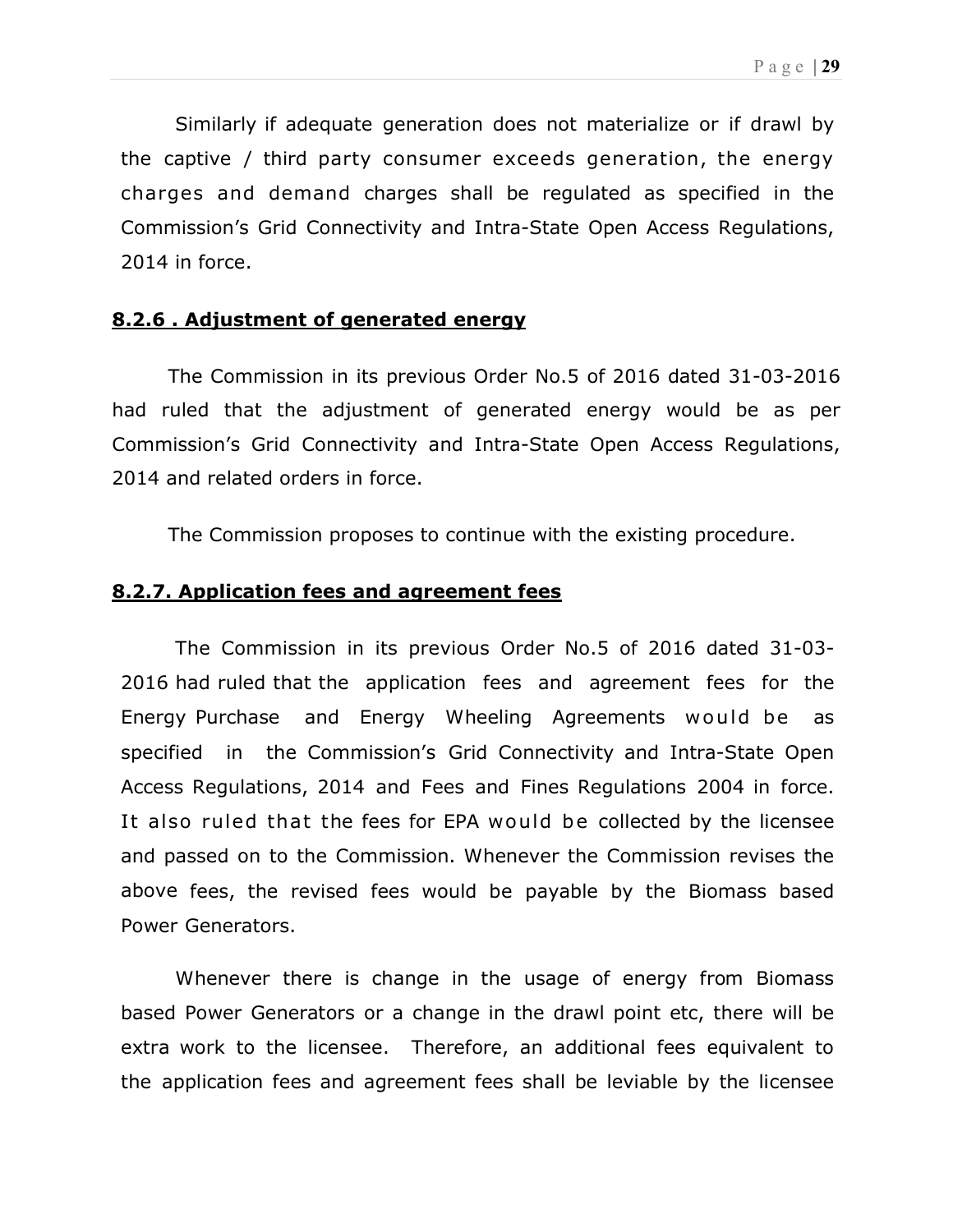on the generator.

The Commission proposes to continue with the existing charges applicable to this control period also.

#### 8.2.8. Billing and payments

The Commission in its present Order No.5 of 2016 dated 31-03-2016 adopted the following stand :

When a renewable energy generator sells power to the distribution licensee, the generator will raise a bill every month for the net energy sold after deducting the charges for startu p power and reactive power. If the distribution licensee makes the payment within a period of one month of presentation of bills by a generating company, a rebate of 1% shall be allowed. Any delayed payment beyond 60 days is liable for interest at the rate of 1% per month.

If a Biomass based generator utilizes the power for captive use or if he sells it to a third party, the distribution licensee shall raise the bill at the end of the month for the net energy supplied. The licensee should record the generation and consumption on the same day as far as possible. While preparing the bill, peak hour generation shall be adjusted against peak hour consumption. Off peak generation shall be adjusted against off peak consumption. Normal generation shall be adjusted against normal consumption. Peak, off-peak and normal hours shall be as defined in the Terms and Conditions for Determination of Tariff Regulation, 2005 as amended from time to time. Presently, Clause 11 (2) of the Terms and Conditions for determination of Tariff Regulations, 2005 defines Peak hour as "the time between 0600 hrs and 0900 hrs and between 1800 hrs and 2100 hours." Clause 11 (3) of the Terms and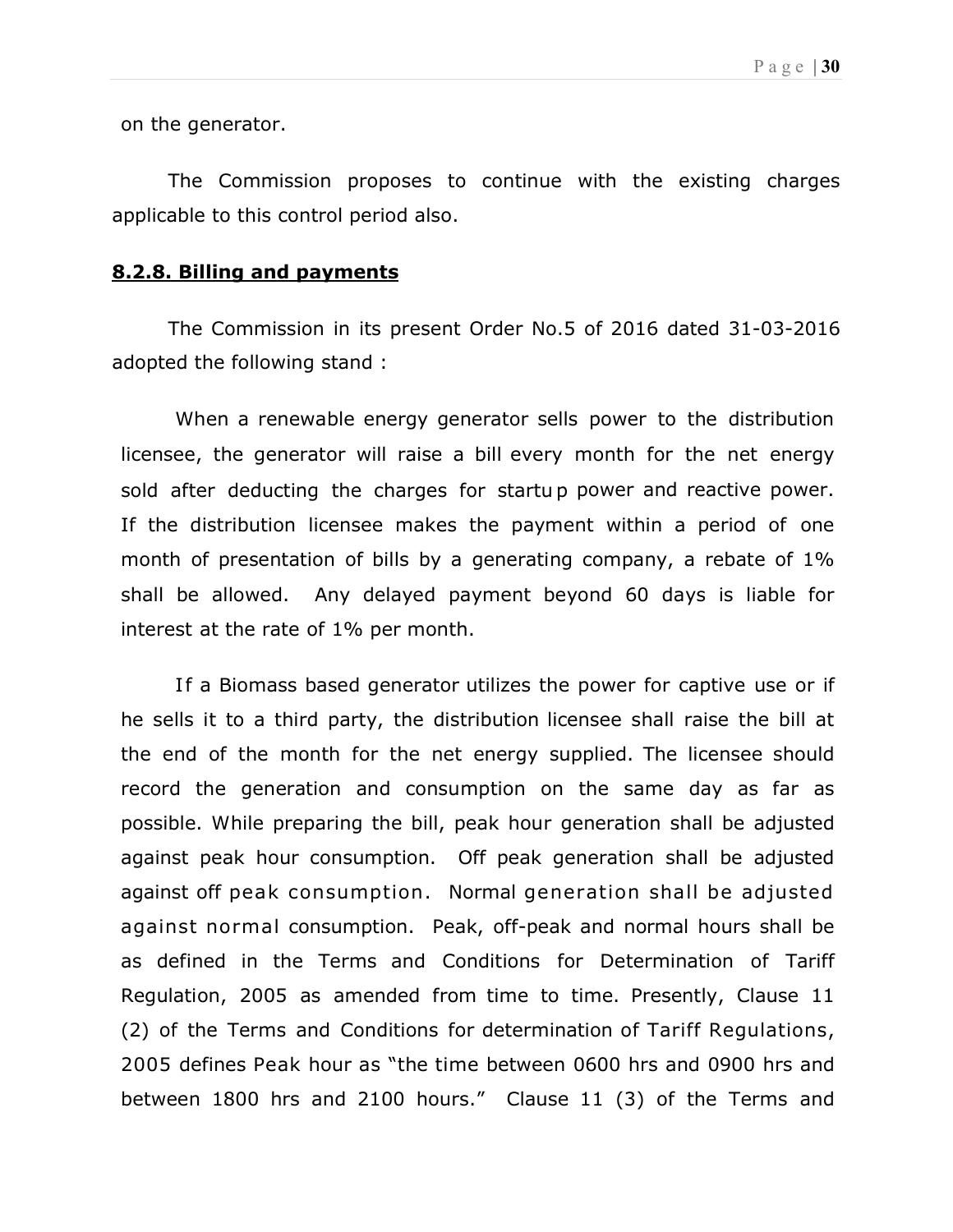Conditions for determination of Tariff Regulations, 2005 defines Off-peak hour as "the duration between 2200 hours and 0500 hrs. Balance hours are normal hours.

The Commission also prescribed in the Order No.5 of 2016 dated 31- 03-2016 that the peak hour generation and normal hour generation can be adjusted against lower slot consumption. Excess consumption will be charged at the tariff applicable to the consumer as per the Regulations / Orders of the Commission in force. Appropriate Transmission and wheeling charges, scheduling and system operation charges and cross subsidy surcharge, wherever applicable, shall be recovered from the consumer. The net amount recoverable from the consumer shall be raised in the bill as per their normal billing schedule.

The Commission proposes to continue with the existing procedure to this control period also.

#### 8.2.9. Payment Security and Security Deposit

The Commission in the Order No.5 of 2016 dated 31-03-2016 ruled that the interest @ 1% per month would be payable by the licensee for the delayed payment

In the same Order, the Commission had decided that the security deposit of the consumer would be two times the maximum net energy supplied by the distribution licensee in any month in the preceding financial year.

The Commission proposes to continue with the existing procedure to this control period also.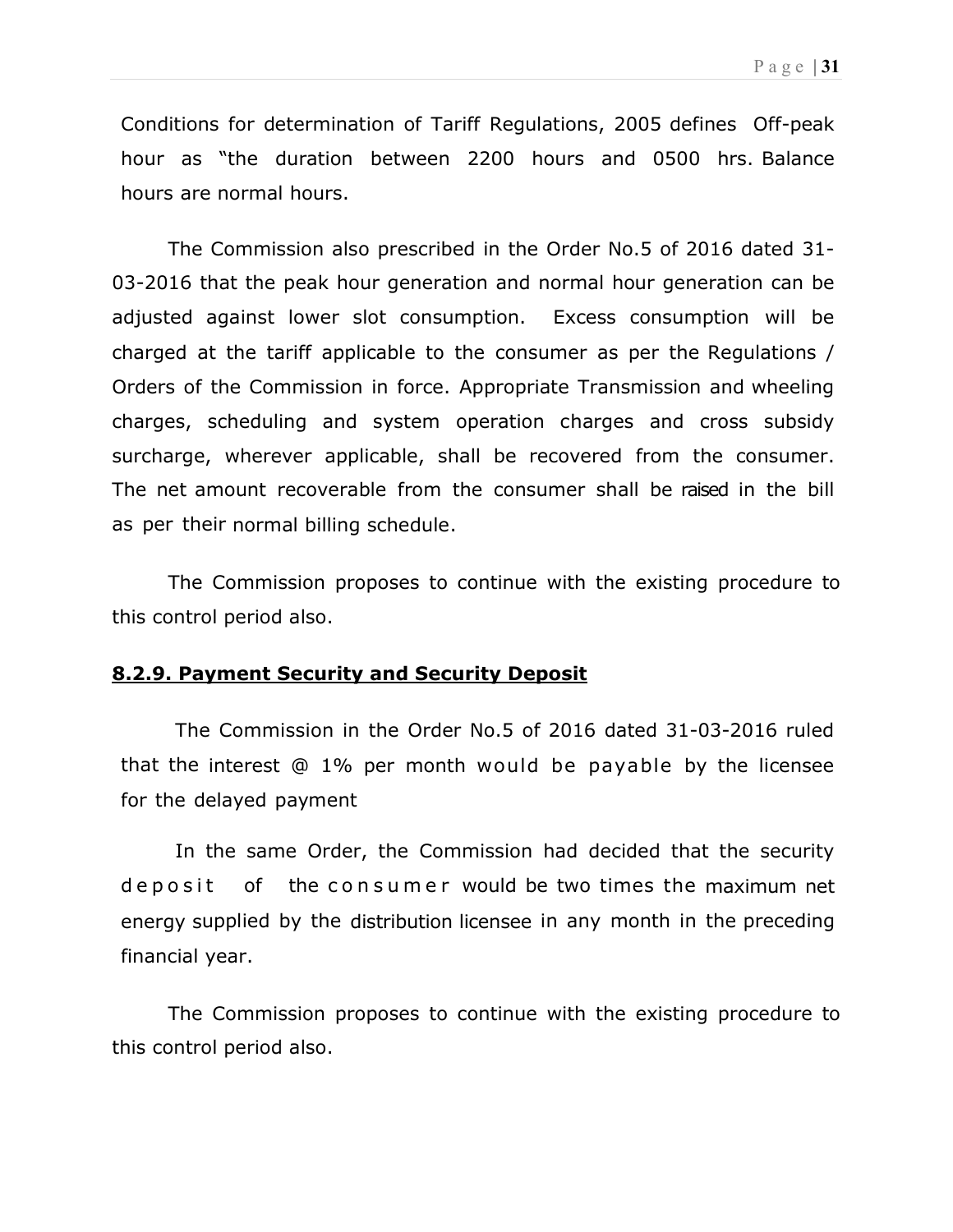## 8.2.10. Power factor

In the current Order No.5 of 2016 dated 31-03-2016, the Commission ruled that as per the Retail Tariff Order in force, Power Factor disincentive is applicable to a consumer as a percentage of current consumption charges. The average power factor recorded by the meter shall be the reference for calculation of disincentive. On the same analogy, captive / third party consumers of Biomass Plants shall be liable for disincentive based on the average power factor recorded by the meter.

The Commission proposes to adopt the above procedure for this control period.

#### 8.2.11. Metering

The Commission in its present Order No.5 of 2016 dated 31-03-2016 ruled that metering and communication would be in accordance with the following:

- (1) Central Electricity Authority (Installation and Operation of Meters) Regulations, 2006
- (2) Tamil Nadu Electricity Distribution Code, 2004
- (3) Tamil Nadu Grid Code, 2004
- (4) Tamil Nadu Electricity Grid Connectivity and Intra-State Open Access Regulations, 2014

The Commission proposes to adopt the above procedure for this control period also.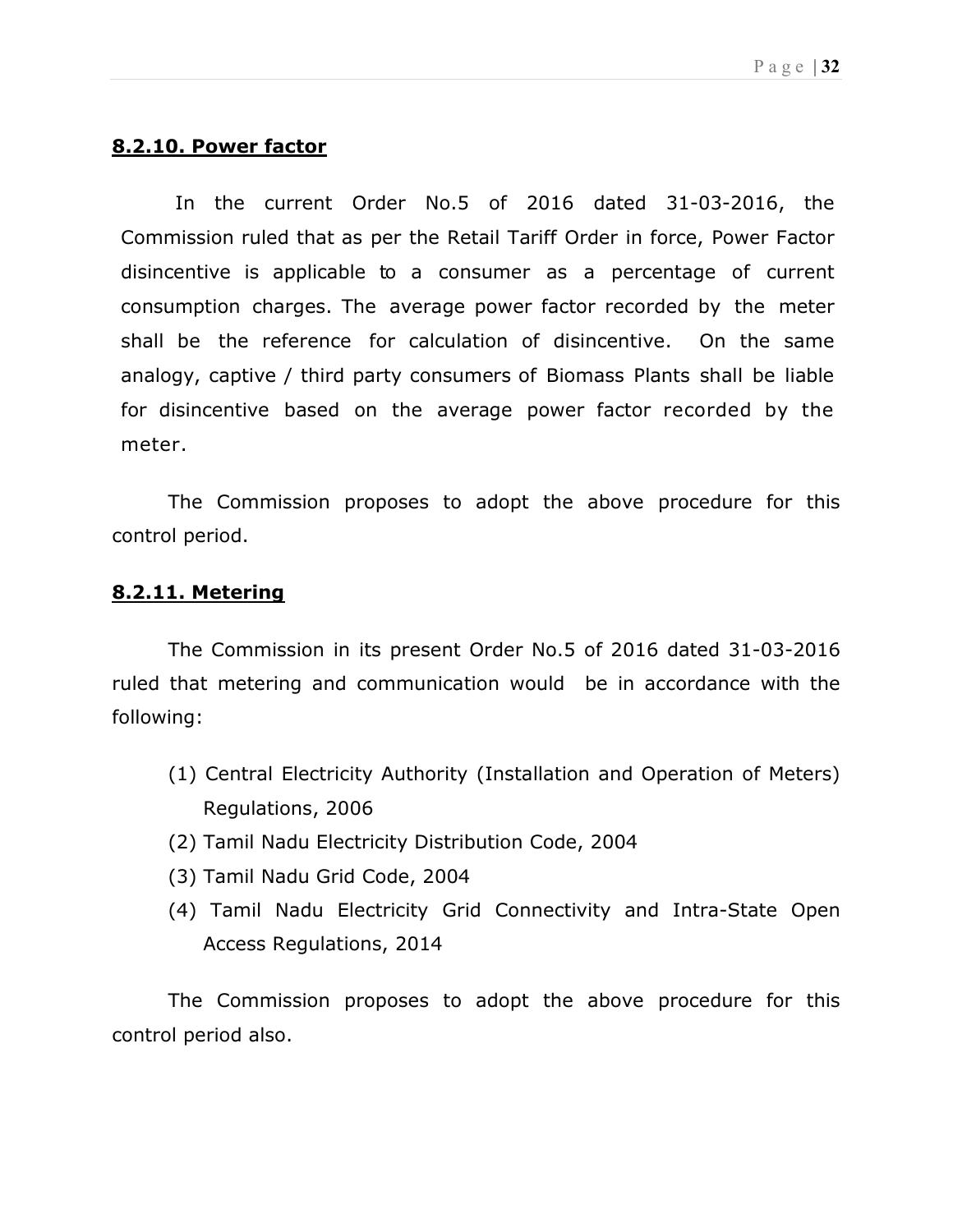## 8.2.12 . Connectivity and Evacuation of energy

The Commission in its Tariff Order No.5 of 2016 dated 31-03-2016 for Biomass had ruled that the connectivity and power evacuation system would be as provided as per the Act, Codes, Regulations and Orders in force.

The Commission proposes to adopt the above procedure for this control period also.

#### 8.2.13. Energy purchase and wheeling agreement

The Commission in its Order No.5 of 2016 dated 31-03-2016, stated the format of the Energy Purchase Agreement (EPA) shall be evolved as specified in the Commission's New and Renewable Sources of Energy Regulation in force. The agreement shall be valid for a minimum period of 20 years and the distribution licensee shall execute the Energy Purchase Agreement within a month of receipt of application from the generator. The parties to the agreement shall be given the option of exiting in case of violation after serving a three months notice to the other party.

The Order also stated that the format of the Energy Wheeling Agreement (EWA) shall be evolved as specified in the Commission's New and Renewable Sources of Energy Regulation in force and that the period of agreement and other terms and conditions shall be as per the terms of Tamil Nadu Electricity Grid Connectivity and Intra-State Open Access Regulations, 2014 issued by the Commission.

The Commission proposes to continue with the same procedure for this Order also.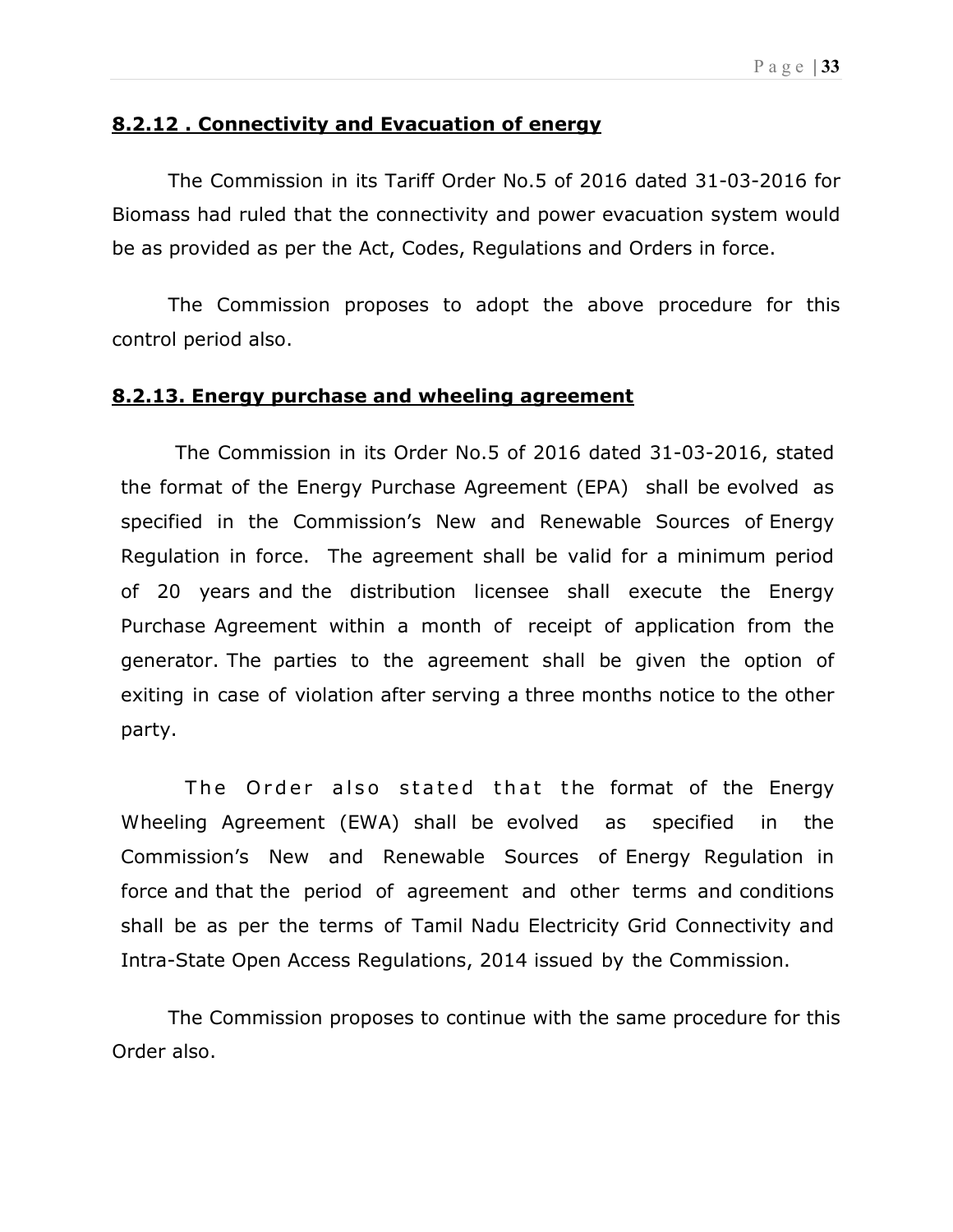## 8.2.14. Scheduling of power

The Commission in its previous Order No.5 of 2016 dated 31-03-2016 had decided that the generator shall follow the scheduling procedure as specified in Indian Electricity Grid Code and Tamil Nadu Electricity Grid Code and other Regulations, Codes and O rd e r s o f the Commission.

The Commission proposes to continue with the same procedure for this Order also.

#### 8.2.15 Tariff Review Period / Control Period

 In the previous Order No.5 of 2016 dated 31-03-2016, based on the views of the majority of the stakeholders, the Commission had agreed for the continuance of 2 years as the control period and tariff period as 20 years.

Clause 6 of the Power Procurement from New and Renewable Sources of Energy Regulations, 2008 of the Commission also specifies that the tariff as determined by the Commission shall remain in force for such period as specified by the Commission in such tariff orders and the control period may ordinarily be two years.

Hence, in continuation to the stand taken in the previous Order, the Commission proposes that the control period of this Order shall also be two years from the date of issuance of the Order and the tariff period is for 20 years.

#### 9. Tariff

#### 9.1 Orders of other Commissions on Tariff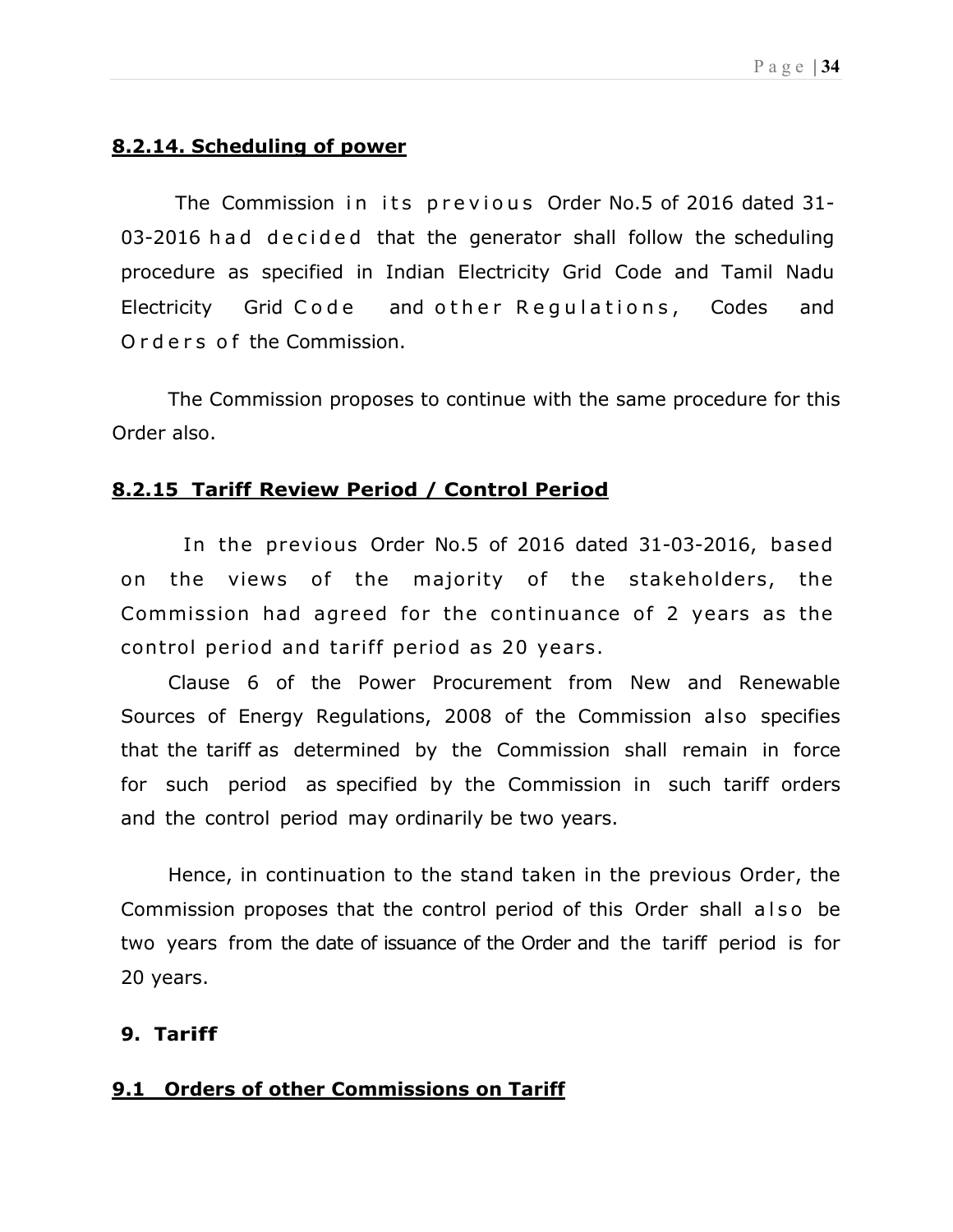| <b>CERC</b>                                                                                                                                                                                                                                                                                                                                                                | <b>ANDHRA</b><br><b>PRADESH</b>                                                                                                                                                                                                                                                                                                   | <b>RAJASTHAN</b>                                                                                                                                                                                                                                                                                                                                                                                                                                                                                         | <b>KARNATA</b><br>ΚA                                                                                                                                                                                                                                                         | <b>MAHARASHTRA</b>                                                                                                                                                       | <b>MADHYA</b><br><b>PRADESH</b>                                                                                                                                                       | <b>MNRE</b>                                                  | <b>GUJARAT</b>                                                                                                                                                                                                                                                                                                                                                                                                                                                                                              |
|----------------------------------------------------------------------------------------------------------------------------------------------------------------------------------------------------------------------------------------------------------------------------------------------------------------------------------------------------------------------------|-----------------------------------------------------------------------------------------------------------------------------------------------------------------------------------------------------------------------------------------------------------------------------------------------------------------------------------|----------------------------------------------------------------------------------------------------------------------------------------------------------------------------------------------------------------------------------------------------------------------------------------------------------------------------------------------------------------------------------------------------------------------------------------------------------------------------------------------------------|------------------------------------------------------------------------------------------------------------------------------------------------------------------------------------------------------------------------------------------------------------------------------|--------------------------------------------------------------------------------------------------------------------------------------------------------------------------|---------------------------------------------------------------------------------------------------------------------------------------------------------------------------------------|--------------------------------------------------------------|-------------------------------------------------------------------------------------------------------------------------------------------------------------------------------------------------------------------------------------------------------------------------------------------------------------------------------------------------------------------------------------------------------------------------------------------------------------------------------------------------------------|
| $18 - 04 -$<br>2017                                                                                                                                                                                                                                                                                                                                                        | 16-05-2014<br>&<br>13-03-2017                                                                                                                                                                                                                                                                                                     | 28-11-2017                                                                                                                                                                                                                                                                                                                                                                                                                                                                                               | $01 - 01 -$<br>2015                                                                                                                                                                                                                                                          | 28-04-2017                                                                                                                                                               | 02-03-2012                                                                                                                                                                            | Website                                                      | 30-09-2013<br><i>(corrigendum</i><br>to order dated<br>08-08-2013)                                                                                                                                                                                                                                                                                                                                                                                                                                          |
| <b>Biomass</b><br>Power<br>Projects<br><b>Tother</b><br>than Rice<br>Straw and<br>Juliflora<br>(plantatio<br>n) based<br>project]<br>with<br>Water<br>Cooled<br>Condense<br>r<br>and<br>using<br>Travelling<br>Grate<br>Variable<br>cost<br>for<br>FY 2017-<br>18 : Rs<br>4.30/unit<br>Levellized<br>tariff : Rs<br>$2.68/$ unit<br>Applicable<br>tariff : Rs<br>6.98/unit | Order<br>As<br>per<br>dated 13-03-2017<br>Variable cost<br>for FY 2017-18 :<br>Rs 4.41/unit<br>Order<br>per<br>As<br>dated 22-06-2013<br>Fixed<br>cost<br>$\ddot{\phantom{a}}$<br>varies from<br>Rs<br>1.23/ unit to Rs<br>$1.77/$ unit<br>depending on the<br>year<br>of<br>commencement<br>since<br>commencement of<br>the unit | For<br>plants<br>commenced<br>during 2017-18<br>a) Water cooled<br>÷<br>Variable cost :<br>Rs 4.00/unit<br>Levellized tariff<br>: Rs 2.81/unit<br>Applicable tariff<br>: Rs 6.81/unit<br>Accelerated<br>depreciation<br>$\sim$<br><b>Rs 0.12/unit</b><br>Net tariff : Rs<br>6.69/unit<br>b) Air cooled :<br>Variable cost :<br>Rs.4.32/unit<br>Levellised tariff<br>: Rs 3.06/unit<br>Applicable tariff<br>: Rs.7.38/unit<br>Accelerated<br>depreciation<br>Rs 0.13/unit<br>Net tariff : Rs<br>7.25/unit | Fixed<br>cost<br>Levelized<br>for life of<br>the<br>Projects:<br>Rs.2.37/uni<br>t<br>Variable<br>Cost<br>(Rs./Unit)<br>applicable<br>the<br>to<br>relevant<br>year : FY-<br>15: Rs.2.82<br>(Base year)<br>$FY-16$ :<br>Rs.2.98<br>$FY-17:$<br>Rs.3.16<br>$FY-18:$<br>Rs.3.34 | Levellised<br>tariff<br>(variable)<br>$:$ Rs.<br>5.04/unit<br>Levellised<br>tariff<br>(fixed)<br>$\sim 10$<br>Rs.<br>$2.20$ /unit<br>Levellised tariff :<br>Rs.7.24/unit | For<br>plants<br>commissioned<br>during FY 2013-<br>14<br>$1^{\rm st}$<br>year : Rs<br>5.64/unit<br>$2^{nd}$ year : Rs<br>5.32/unit<br>Until 20 <sup>th</sup> year at<br>Rs 9.88/unit | Cost<br>of<br>generation<br>: Rs 3.50<br>to Rs 4.00/<br>unit | <b>Water</b><br>a)<br>cooled<br>(i) Tariff without<br>AD benefit:<br>Variable cost :<br>Rs 3.55/unit<br>Levellised tariff :<br><b>Rs 1.77/unit</b><br>ii) Tariff with AD<br>benefit:<br>Variable cost :<br>Rs 3.55/unit<br>Levellised tariff :<br>Rs 1.49/unit<br>b) Air cooled:<br>i) Tariff without<br>AD benefit:<br>Variable cost :<br>Rs 3.69/unit<br>Levellised tariff :<br>Rs 1.89/unit<br>ii) Tariff with AD<br>benefit :<br>Variable cost :<br>Rs 3.69/unit<br>Levellised tariff :<br>Rs 1.58/unit |

9.2. With the adoption of above financial and operational parameters the tariff rate for the new plants works out as follows: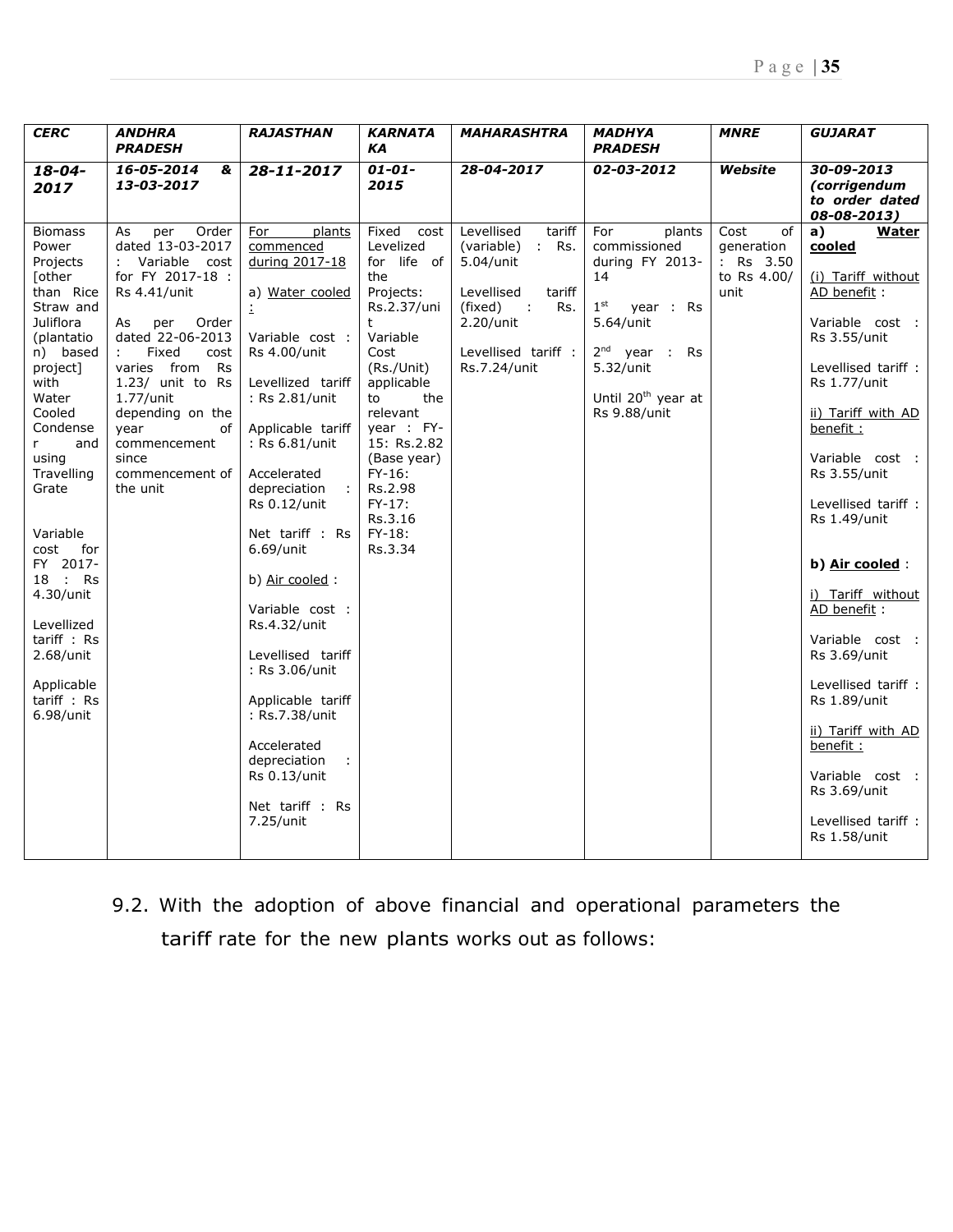## 9.2.1. Fixed costs

| Year           | <b>FC</b> | Year | <b>FCC</b> |
|----------------|-----------|------|------------|
| 1              | 1.93      | 11   | 1.73       |
| $\overline{2}$ | 1.96      | 12   | 1.72       |
| 3              | 1.93      | 13   | 1.77       |
| 4              | 1.89      | 14   | 1.83       |
| 5              | 1.87      | 15   | 1.88       |
| 6              | 1.84      | 16   | 1.94       |
| 7              | 1.81      | 17   | 2.01       |
| 8              | 1.79      | 18   | 2.07       |
| 9              | 1.77      | 19   | 2.14       |
| 10             | 1.75      | 20   | 2.22       |

(Amount in Rs./unit)

#### 9.2.2. Variable Costs

9.2.2.1. The variable cost for the financial year 2018-19 will be Rs.3.96 per unit and for the financial year 2019-20 will be Rs.4.15 per unit.

9.2.2.2. The fixed capacity charges will be applicable with reference to the date of commissioning of the plant and the variable cost will be applicable with reference to the financial year. The Fixed capacity charges specified above will be continued to be applicable to the entire agreement period of 20 years.

9.2.2.3. The fixed charges specified in this Order will be applicable to the plants commissioned after the expiry of Order No. 5 of 2016, dated 31-03-2016 and the variable cost specified in this Order will apply to all plants commissioned on or after 15-05-2006.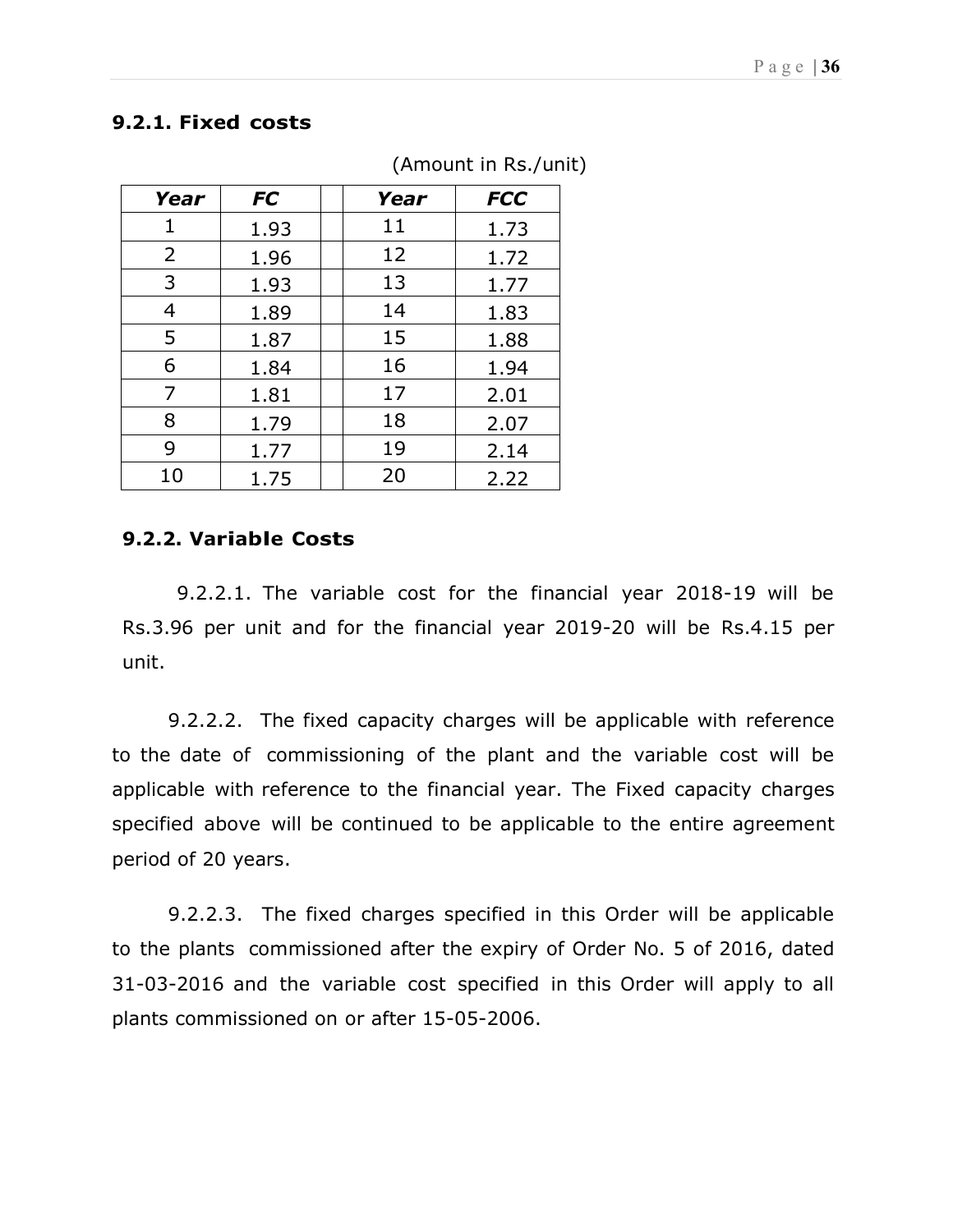#### 9.2.3. Total Cost

As the control period of the Order is two years, the total cost inclusive of fixed and variable charges for the  $1<sup>st</sup>$  year (2018-19) is Rs.5.89/unit and for the  $2^{nd}$  year is Rs.6.11/unit (2019-20).

#### 9.3. Use of Fossil Fuel

The use of fossil fuels shall be limited to the extent of 15% of total fuel consumption on annual basis.

#### 9.4 Quantum of power purchase by the Distribution Licensee

 The distribution licensee can purchase Biomass energy at the rate determined by the Commission from the Biomass Power Generators to meet the Renewable Power Purchase Obligations (RPO) requirement on "first come first served basis". It is open to the Distribution licensee to procure the same through competitive bidding route following the guidelines of Government of India if it can realize a more competitive rate than the one determined by Commission's Order. For any procurement in excess of RPO, specific approval shall be obtained from the Commission.

#### (By Order of the Commission)

**Secretary** Tamil Nadu Electricity Regulatory Commission